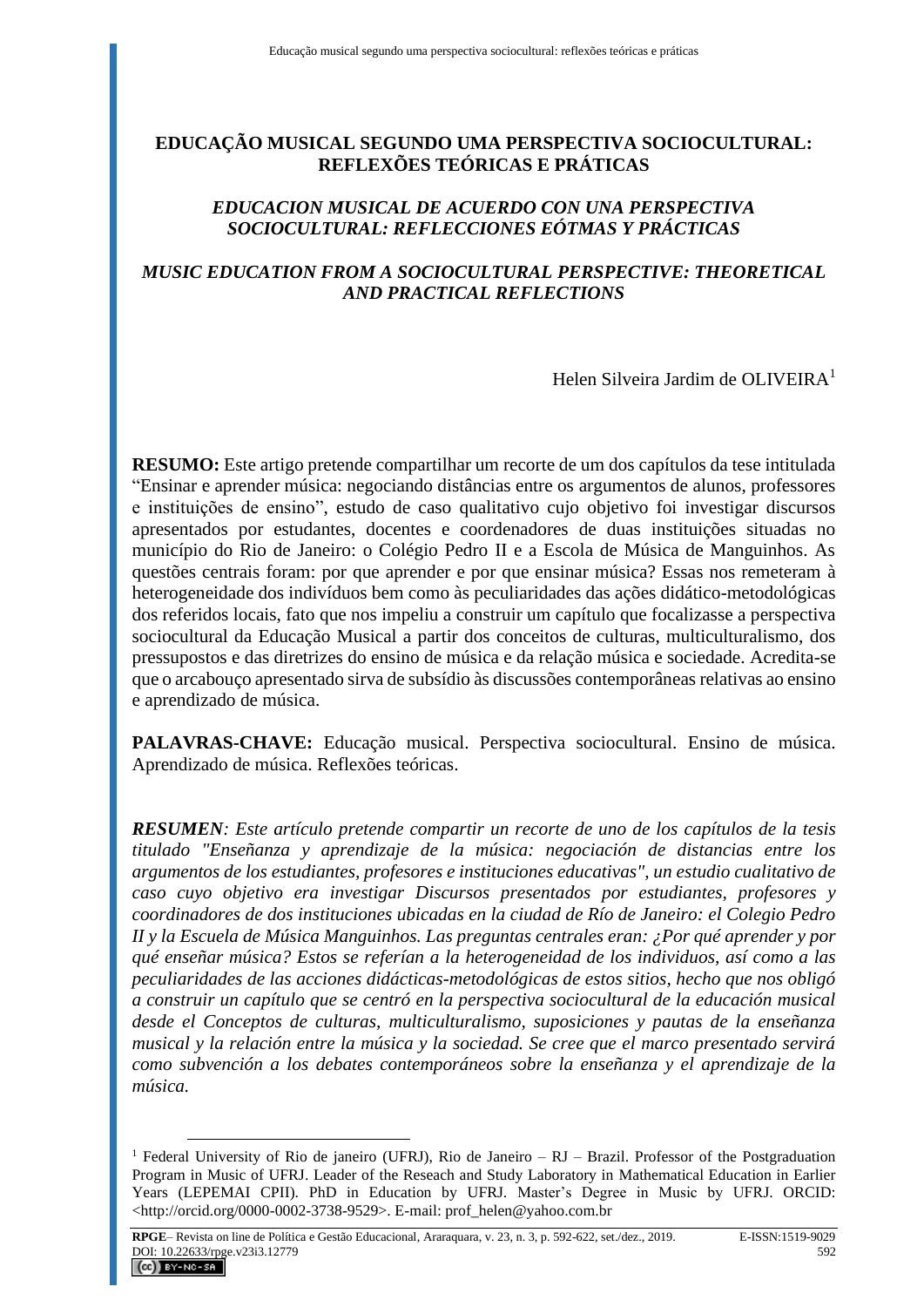*PALABRAS CLAVE: Educación musical. Perspectiva sociocultural. Enseñanza musical. Aprendizaje musical. Reflexiones teóricas.* 

*ABSTRACT: This article aims to share a clipping of one chapter of the thesis entitled "Ensinar e aprender música: negociando distâncias entre os argumentos de alunos, professores e instituições de ensino", a qualitative case study whose purpose was to investigate speeches presented by students, teachers and coordinators of two institutions located in the city of Rio de Janeiro: Colégio Pedro II and the Music School of Manguinhos. The central issues were: Why learn and teach music? Those questions referred to the heterogeneity of individuals as well as to the peculiarities of the didactic and methodological actions of those sites. That fact impelled us to build a chapter focused on the sociocultural perspective of Music Education based on the concepts of cultures, multiculturalism, assumptions and guidelines of music teaching and the relations between music and society. We believe, that the framework presented can nourish contemporary discussions relating to the teaching and learning of music.*

*KEYWORDS: Music education. Sociocultural perspective. Music teaching. Music learning. Theoretical and practical reflections.*

### **Introduction**

The purpose of this article is to share a clipping from one of the thesis chapters entitled "*Ensinar e aprender música: negociando distâncias entre os argumentos de alunos, professors*  e instituições de ensino<sup>32</sup>, defended in the Postgraduation Program in Education of the Federal University of Rio de Janeiro (UFRJ) with some updates.

 This research consisted of a qualitative case study (YIN, 2010; MOREIRA; CALEFFE, 2008) and aimed to investigate the nature of the arguments presented by students, teachers and coordinators of two institutions: the Pedro II High School and the School of Music. Manguinhos, both located in the municipality of Rio de Janeiro. Although concluded in the year 2014, it is believed that the framework presented here will serve as a subsidy to contemporary discussions concerning the teaching and learning of music.

The central questions examined in the research were: why learn and why teach music? These eventually lead us to the sociocultural differences of these spaces, their speakers and auditoriums, as well as the peculiarities of the didactic-methodological actions developed in these environments of teaching and learning music. Broadly speaking, "speakers" are those who give speeches aimed at persuading an audience and "auditoriums" are the set of people whom

<sup>&</sup>lt;sup>2</sup> Teaching and learning music: negotiating distances between the arguments of students, teachers and educational institutions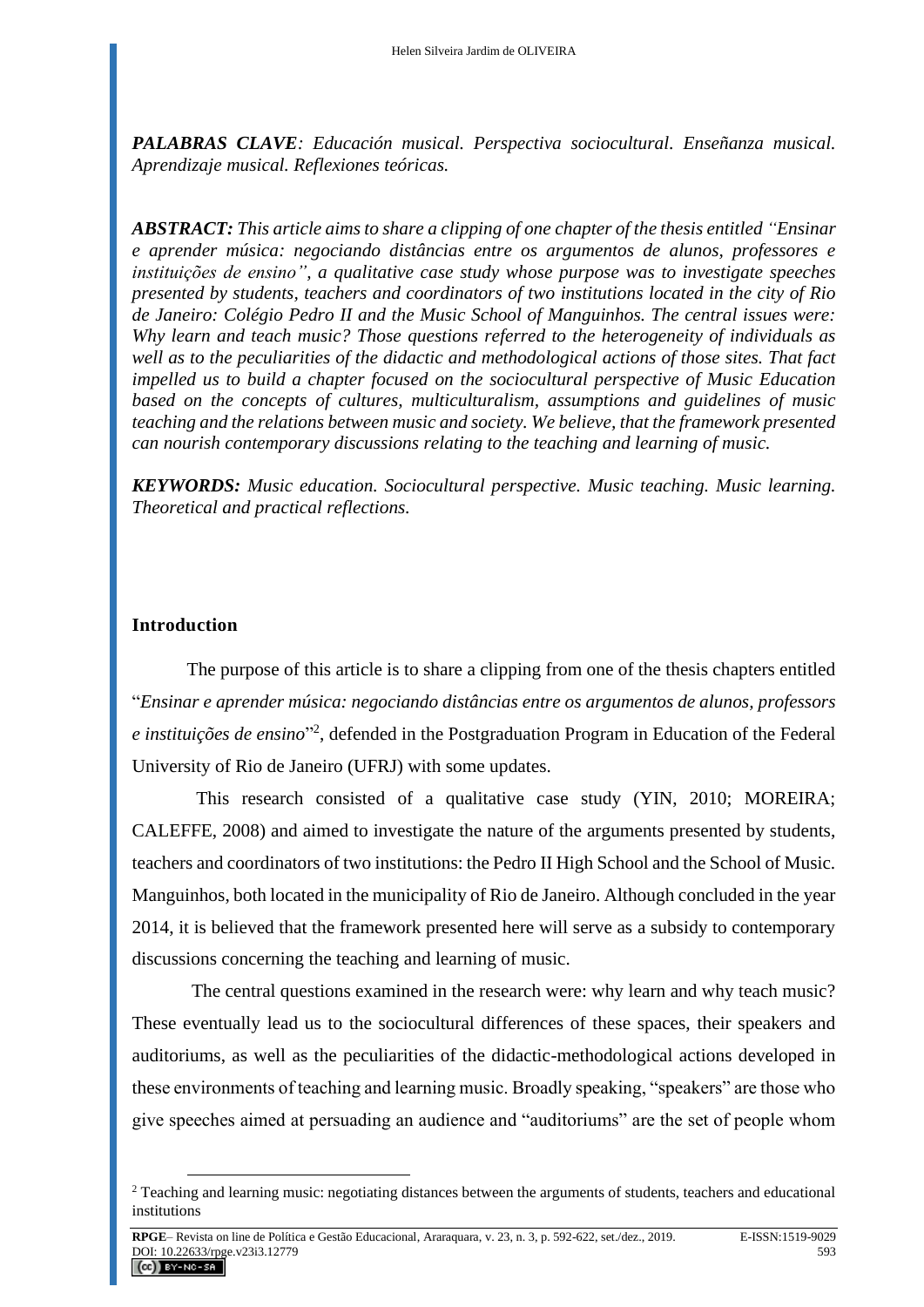the speaker wishes to influence with his argument (PERELMAN; OLBRECHTS-TYTECA, 2005; LEMGRUBER; OLIVEIRA, 2011).

According to Penna (2010, p. 13), music can be understood "as an essentially human activity of meaning creation and as a culturally constructed language of dynamic character". Based on the quotation, we observe that there are numerous musical manifestations produced by the immensity of existing cultures in society that must be considered in the process of teaching and learning music.

> To the extent that some form of music is present at all times and in all social groups, we can say that it is a universal phenomenon. However, music is performed in different ways, materializes differently, according to the historical moment of each people, each group (2010, p. 22).<sup>3</sup>

If music were a universal language, surely all music would have meaning for individuals, regardless of culture, which is not believable, so we agree that it is an element of universal character (PENNA, 2010; QUEIROZ, 2004 , 2005), that is, it has a scope and is capable of affecting and provoking some kind of reaction in any person.

In addition, Penna (2010, p. 30) states that: "Being an artistic language, culturally constructed, music - together with its principles of organization - is a historical and social phenomenon". And more:

> [...] the comprehension of music, or even the sensitivity to it, is based on a culturally shared pattern for the organization of sounds in an artistic language, a pattern that, socially constructed, is socially learned - through experience, through daily contact, by familiarization - although it can also be learned at school (2010, p. 31).<sup>4</sup>

If music is a historical and sociocultural phenomenon, we can say that, consequently, its teaching and learning are also. Thus, music lessons can be understood in different ways, including a dynamic place of cultures that coexist, sometimes converging, sometimes diverging, sometimes merging. We believe that this process, in our thought provoking and challenging, mobilizes the teacher to know a little more about the student's reality and to recognize the importance of valuing and incorporating elements from the students' sociocultural context in the classes.

<sup>3</sup> Na medida em que alguma forma de música está presente em todos os tempos e em todos os grupos sociais, podemos dizer que é um fenômeno universal. Contudo, a música realiza-se de modos diferenciados, concretiza-se diferentemente, conforme o momento da histórica de cada povo, de cada grupo (2010, p. 22).

<sup>4</sup> [...] a compreensão da música, ou mesmo a sensibilidade a ela, tem por base um padrão culturalmente compartilhado para a organização dos sons numa linguagem artística, padrão este que, socialmente construído, é socialmente aprendido – pela vivência, pelo contato cotidiano, pela familiarização – embora também possa ser aprendido na escola (2010, p. 31).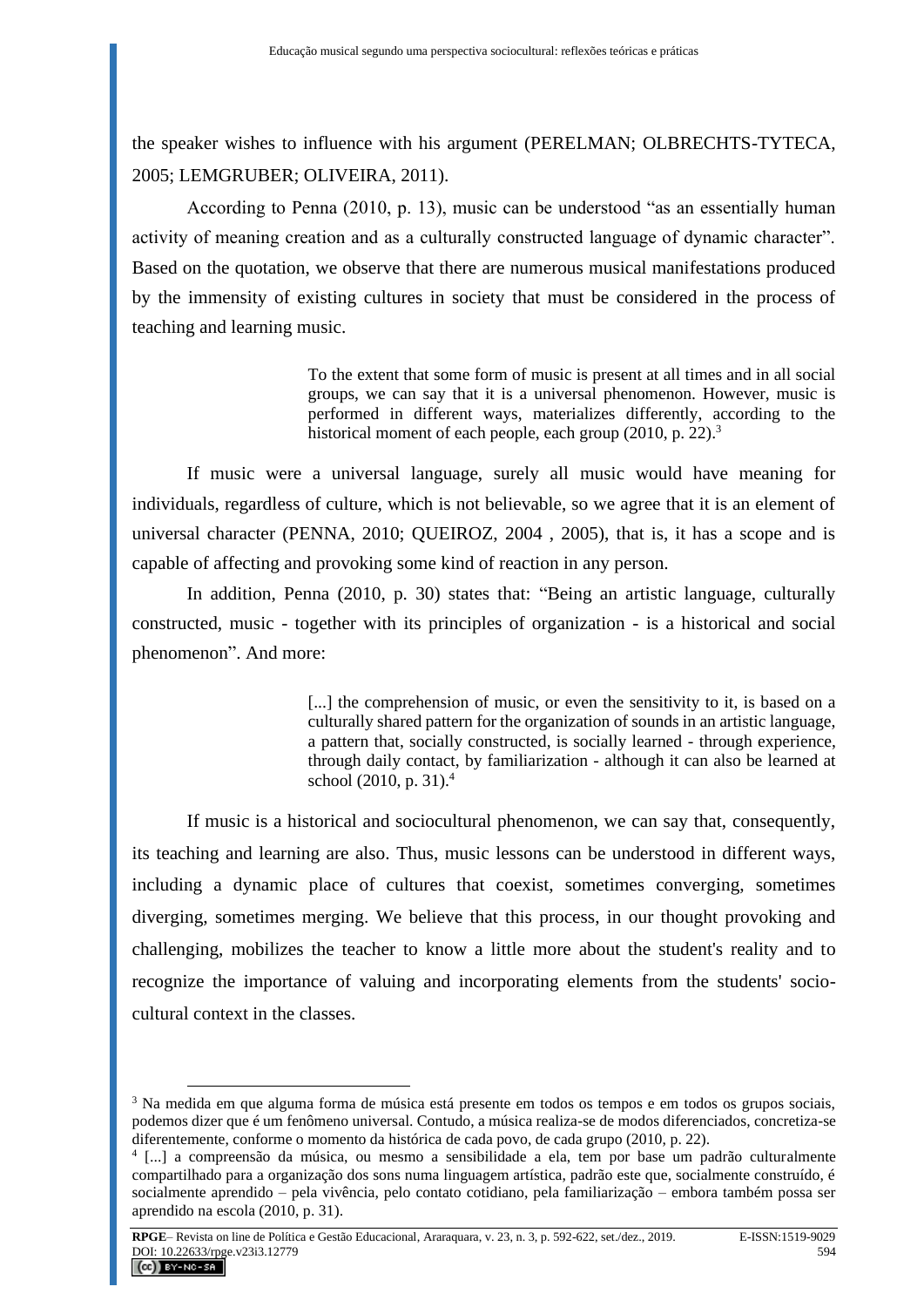By opting for a reflection on Music Education from a sociocultural perspective, we are reinforcing a fundamental characteristic of speakers and auditoriums: heterogeneity (PERELMAN, 2004; 2005). This heterogeneity is expressed in many ways, because differences are intrinsic elements of the human being.

> Diversity is a feature of life. The tendencies of its recognition, the laws, the social organizations, the merits and demerits of justice change, but the human being does not change in his essential and rich perspective of differentiating himself, not being equal to the other (or not being the other) (ALVARES; AMARANTE, 2016, p. 17).<sup>5</sup>

In the first section of the article, we will begin by addressing the concepts of culture and multiculturalism. Then, in the second section, we will focus on assumptions and guidelines for teaching music from a sociocultural perspective. In the third section, we will discuss the relationship between music, society and culture and their consequences for Music Education and deepen the reflections articulating the concepts of culture and multiculturalism to Music Education and some categories of argumentation theory. Finally, in the fourth section, we will present understandings and discuss "principles" that involve conceptions of Music Education under a sociocultural approach, bringing theoretical and practical perspectives and rescuing concepts and authors that were mentioned earlier and others that added to this debate.

## **Thinking about cultures and multiculturalism**

Santos *et al.* (2011) understand that culture involves a universe of representations which music integrates. For these authors in the area of Music Education, culture is understood as a practice with uniqueness performed within groups:

> [...] the notion of culture in contemporary times refers to any and all human production, "a set of representations that manifest themselves in discourses, images, artifacts, codes of conduct and narratives, socially produced in relations permeated by power" (VEIGA-NETO, 2002, p. 177). Therein lies music, understood as the social practice of subjects in a context in which individuals, groups and culture are related. Therefore, massive and singular experience (2011, p. 226-227).<sup>6</sup>

 $<sup>5</sup>$  A diversidade é uma característica da vida. Mudam as tendências de seu reconhecimento, as leis, as organizações</sup> sociais, os méritos e deméritos da Justiça, mas o ser humano não muda em sua essencial e rica perspectiva de se diferenciar, de não ser igual ao outro (ou de não ser o outro) (ALVARES; AMARANTE, 2016, p. 17).

<sup>6</sup> [...] a noção de cultura na contemporaneidade diz respeito a toda e qualquer produção humana, "um conjunto de representações que se manifestam em discursos, imagens, artefatos, códigos de conduta e narrativas, produzidas socialmente em relações permeadas pelo poder" (VEIGA-NETO, 2002, p. 177). Aí se encontra a música, entendida como prática social de sujeitos em um contexto em que se relacionam indivíduos, grupos e cultura. Portanto, experiência massiva e singular (2011, p. 226-227).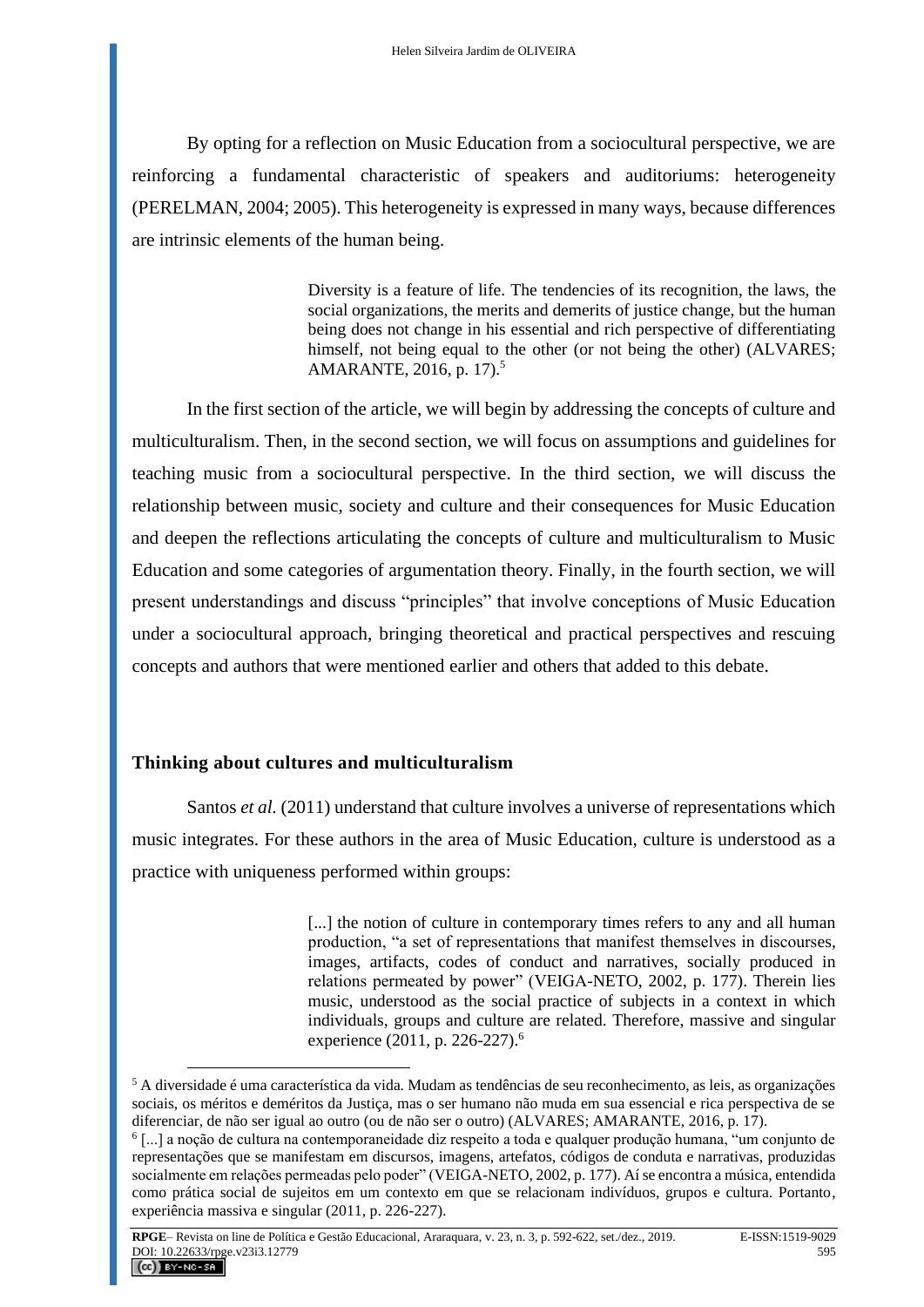Blacking (2007), author of the area of ethnomusicology, when dealing with the concept of culture, presents the following considerations:

> The concept of culture is an abstraction sketched to describe all patterns of thought and interaction, "an organized system of signifying symbols" (GEERTZ, 1975, 46), which persists in communities over time. The musical instruments and the transcriptions or scores of the music played on them are not the culture of their creators, but the manifestations of this culture, the products of social and cultural processes, the material result of the "capacities and habits acquired by man as a member of society" (2007, p. 204).<sup>7</sup>

We realize that the authors, in addition to showing that culture involves symbolic representation, also highlight its concrete manifestations. The authors cited consider that cultural manifestations are forged in social relations. Based on them we understand that the concept of culture is dynamic, as we believe that society continually changes over time, although previous traits persist.

Another fact to consider is that although the authors use the term singular (culture), we conceive the concept in a plural sense (cultures), since we admit the presence of several segments and various cultural expressions in the same society.

Santos *et al.* (2011) consider that power permeates social relations. Thus, to reflect on culture is also to reflect on values and on the power relations that are established from these values. Based on this understanding, we can inquire about the ideal values that underlie the curricula, and it is fitting to reflect on the relevance of valuing or not the cultural peculiarities.

Besides the concept of culture, other concepts are being approached in the literature of the areas of Education and Musical Education, expanding the possibilities of apprehending and understanding the cultural diversity, among them, the one of multiculturalism. We aim to bring some contributions on the subject in order to apply them to reflections on music lessons.

According to Oliveira, Canen and Franco (2000, p. 115), there are numerous possibilities for defining multiculturalism.

> At a broader level, multiculturalism could be defined as the condition of societies characterized by the plurality of cultures, ethnicities, identities, cultural, socioeconomic and cultural patterns, encompassing the ways in

 $7$  O conceito de cultura é uma abstração esboçada para descrever todos os padrões de pensamento e interação, "um sistema organizado de símbolos significantes" (GEERTZ, 1975, 46), que persiste nas comunidades ao longo do tempo. Os instrumentos musicais e as transcrições ou partituras da música neles tocadas não são a cultura de seus criadores, mas as manifestações desta cultura, os produtos de processos sociais e culturais, o resultado material das "capacidades e hábitos adquiridos pelo homem enquantomembro da sociedade" (2007, p. 204).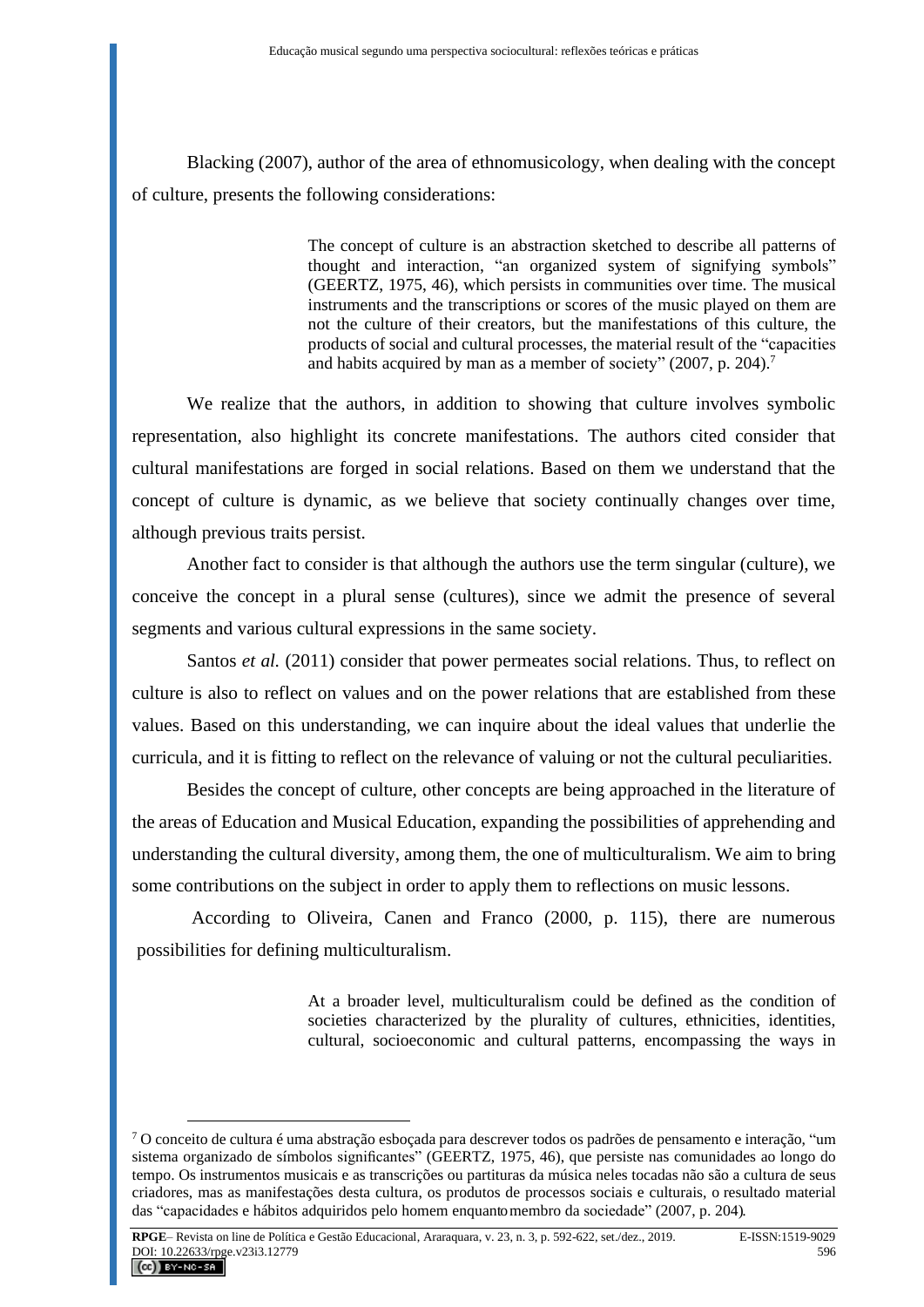which the various fields of knowledge incorporate awareness of this diversity in their formulations, representations and practices.<sup>8</sup>

We emphasize that in addition to having different definitions for the concept of multiculturalism, every concept is inevitably polysemic. It is worth noting that each of the apprehensions and interpretations of this term reflects a worldview, that is, a differentiated, culturally conditioned understanding.

We consider that a Music Education with *multicultural potential* should be open to the cultural tensions present in the classes. For example, according to an understanding of education with multicultural potential, each student understands the music class from certain values and meanings and with certain goals in his or her life; Therefore, we consider that the voice of the students is valued, that is, that their intentions regarding the classes are also heard.

It is worth clarifying that the term *multicultural potential* is presented by Canen, Arbache and Franco (2001) and indicates a world view that, although not multiculturally explicit, is aware of diversity, differences.

Although we are using the term multiculturalism, it should be pointed out that there are authors who prefer to adopt the term interculturalism. On this subject, Canen (2007, p. 92) highlights:

> [...] some point out that interculturalism would be a more appropriate term, as the prefix 'inter' would give a view of cultures in relation, whereas the term multiculturalism would mean the mere fact that a society is composed of multiple cultures, without necessarily bringing the dynamism of shocks, relationships and conflicts arising from their interactions.<sup>9</sup>

On the subject, Penna (2010), author of the Music Education area, adds that:

Studies on the different conceptions of multiculturalism in Brazil reveal positions that move towards a multi/intercultural perspective, proposing a "semantic analysis" of the multi-, pluri-, inter- and trans- prefixes, trying to clarify the conceptual conflict of terms. [...] The change of name is justified by the meaning of the prefix inter-, which expresses the sense of interaction, exchange, reciprocity and solidarity between cultures, and dialogue is essential in this perspective. In this sense, interculturality advances towards new possibilities of relationship between subjects and between different groups, seeking to promote the recognition of cultural differences and, at the

<sup>8</sup> Em um nível mais abrangente, multiculturalismo poderia ser definido como a condição das sociedades caracterizadas pela pluralidade de culturas, etnias, identidades, padrões culturais, socioeconômicos e culturais, abrangendo as formas pelas quais os diversos campos do saber incorporam a sensibilização a esta diversidade em suas formulações, representações e práticas.

<sup>9</sup> [...] alguns apontam que o interculturalismo seria um termo mais apropriado, na medida em que o prefixo 'inter' daria uma visão de culturas em relação, ao passo que o termo multiculturalismo estaria significando o mero fato de uma sociedade ser composta de múltiplas culturas, sem necessariamente trazer o dinamismo dos choques, relações e conflitos advindos de suas interações.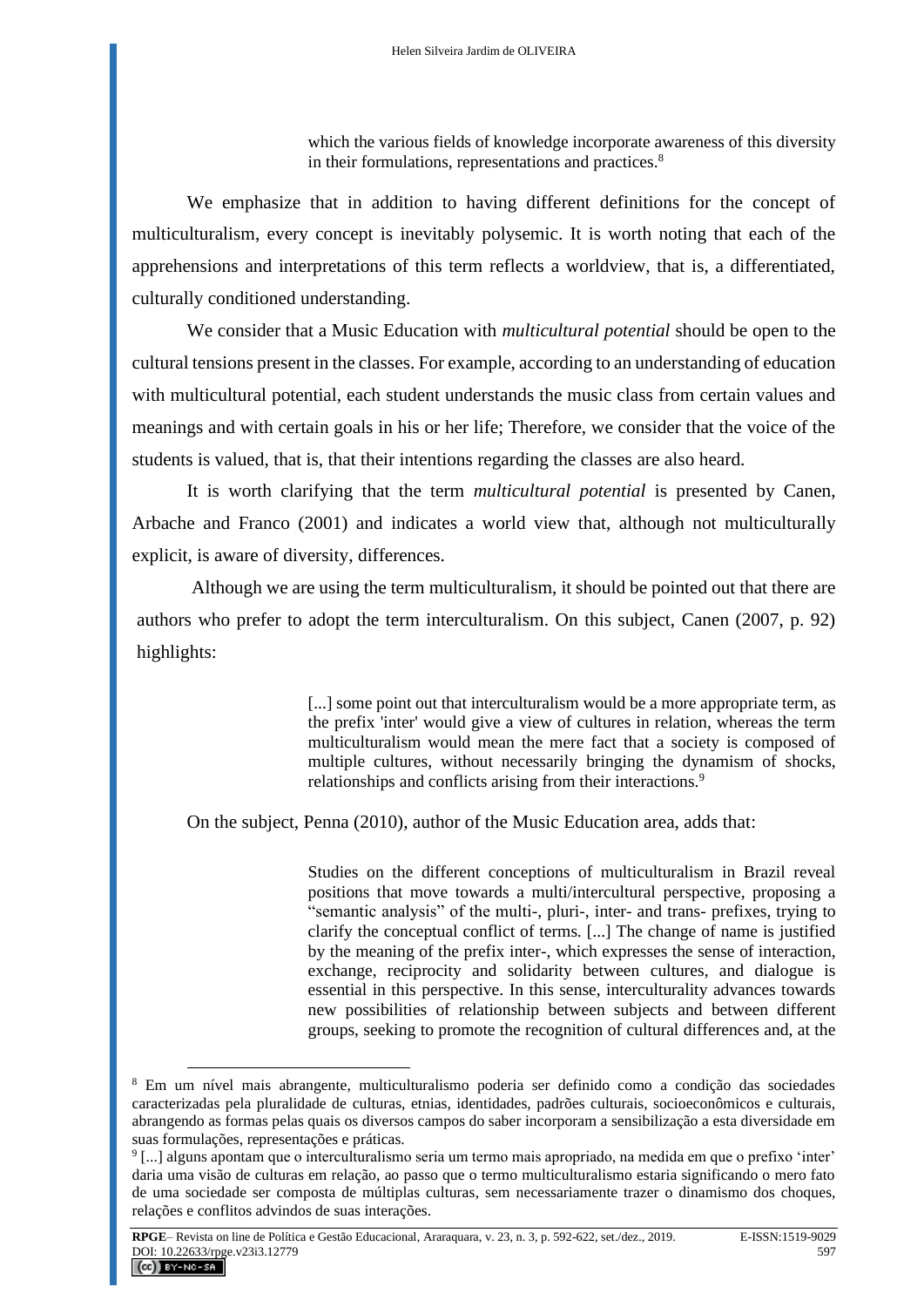same time, establishes a critical, interactive and dynamic relationship between them (2010, p. 88).<sup>10</sup>

It is worth clarifying that regardless of the prefix chosen, what matters is the attitude that is adopted in relation to different cultures. Therefore, we agree with Penna: "conception is more important than the designation adopted. Thus, we keep the use of the term multiculturalism as preferential, even for the 'tradition' of its use in the field of art" (PENNA, 2010, p. 89).

Addressing the emergence of the multicultural movement, Gonçalves and Gonçalves e Silva (2002, p. 43) consider that: "Multiculturalism is born in the confluence of conflicts and exchanges between different groups on the fringes of society and those who consider themselves hegemonic". These authors also explore other aspects related to cultural conflicts:

> multiculturalism as a movement of ideas results from a kind of collective consciousness, for which the orientations of human action would oppose all forms of cultural centrisms, that is, ethnocentrisms. In other words, its starting point is the plurality of cultural experiences that shape social interactions in their entirety (GONÇALVES; GONÇALVES; SILVA, 2002, p. 14).<sup>11</sup>

In other words, these authors consider that the multicultural view is opposed to ethnocentric views and has as its starting point the cultural multiplicity, thus enabling engagement in multicultural policies.

They further add that the multiculturalist phenomenon began in countries where heterogeneity is considered a "problem" for the construction of national identity (in the sense of unity). Multiculturalism appears as the guiding principle of the actions of culturally dominated minorities who have been denied the right to retain their cultural characteristics.

Based on Canen (2002; 2007), it is possible to conceive multiculturalism from three points of view: liberal or folkloric, critical or intercultural critical, postmodern or postcolonial. We will clarify each one below.

<sup>&</sup>lt;sup>10</sup> Estudos sobre as diferentes concepções de multiculturalismo no Brasil revelam posições que se encaminham para uma perspectiva multi/intercultural, propondo uma "análise semântica" dos prefixos multi-, pluri-, inter- e trans-, tentando esclarecer o conflito conceitual dos termos. [...] A mudança de designação é justificada pela significação do prefixo *inter*-, que expressa o sentido de interação, troca, reciprocidade e solidariedade entre as culturas, sendo, o diálogo, imprescindível, nesta perspectiva. Nessa medida, a interculturalidade avança na direção de novas possibilidades de relação entre sujeitos e entre grupos diferentes, buscando promover o reconhecimento das diferenças culturais e, ao mesmo tempo, estabelece uma relação crítica, interativa e de dinamicidade entre elas (2010, p. 88).

<sup>&</sup>lt;sup>11</sup> o multiculturalismo enquanto movimento de idéias resulta de um tipo de consciência coletiva, para a qual as orientações do agir humano se oporiam a toda forma de centrismos culturais, ou seja, de etnocentrismos. Em outros termos, seu ponto de partida é a pluralidade de experiências culturais, que moldam as interações sociais por inteiro (GONÇALVES; GONÇALVES; SILVA, 2002, p. 14).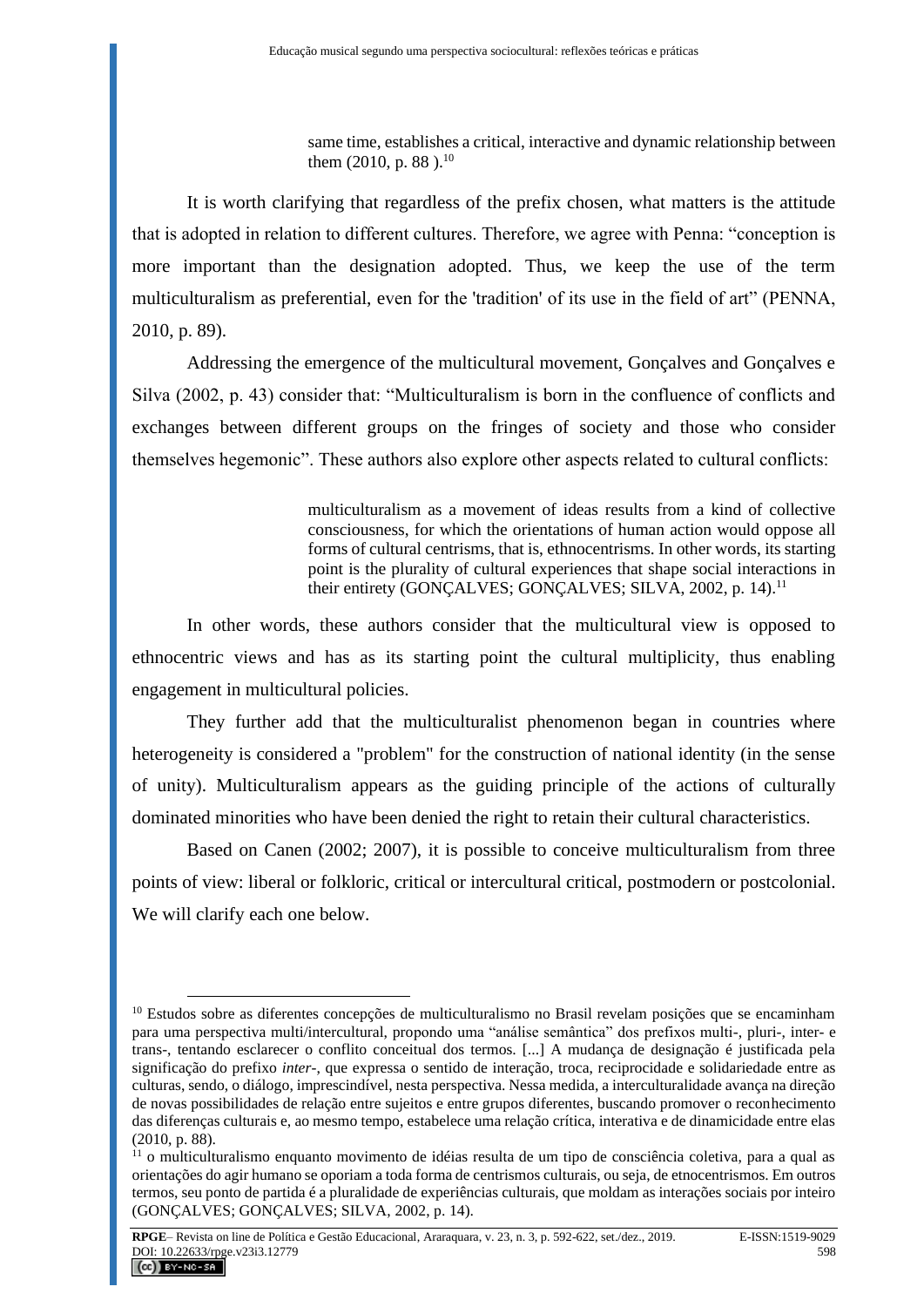Liberal or folkloric multiculturalism involves the conception of a harmonious society, with cultural diversity visualized in exotic terms. It also has an essentialist view, that is, cultural diversity is recognized, but no critical reflection is made on how it occurs within social relations. "From this perspective, multiculturalism is reduced to an addendum to the regular curriculum, defined as the commemoration of special dates [...] and so on." (CANEN, 2002, p. 63).

In critical multiculturalism or critical intercultural perspective, the focus of the discussion lies on the questioning of the construction of identities and differences. There is a perception that this construction is not neutral or innocent, that is, not being removed from power relations (CANEN, 2007).

Postmodern or postcolonial multiculturalism has as its central concept hybridism or hybridization. According to this perspective, there are multiple marks that form a hybrid individual and each one does not harbor a single fixed essence, but a dynamic identity that is permanently built and reconstructed. On this subject, Canen (2007, p. 95) adds:

> Souza Santos (2001) warns that postcolonial critical multiculturalism discusses "differences within differences", rejecting the idea that the plural identities that constitute society are static, one, indivisible. Indeed, in this view, there would be no 'pure' identity types: cultural syntheses make us all constituted in hybridism.<sup>12</sup>

To value students' knowledge and to consider them in curricular terms is to understand that the classroom is a multicultural environment. Thus, we identify with the postcolonial multiculturalist perspective, because we believe that cultural syntheses occur all the time in the process of music lessons: syntheses between speakers and auditoriums and also between auditoriums.

We believe that the multiculturalist view in music lessons must overcome the mere realization of cultural differences. We also understand that we should not just be questioning how such differences are constructed, but rather perceive and learn to deal with individuals who influence and are culturally influenced, forming cultural hybrids. Based on Souza Santos (2001), we consider that if we are constituted in hybridism, it would be inconsistent to state that there is cultural purity in the case of pedagogical work.

<sup>12</sup> Souza Santos (2001) alerta que o multiculturalismo crítico pós-colonial discute as "diferenças dentro das diferenças", recusando a ideia de que as identidades plurais que constituem a sociedade sejam estáticas, unas, indivisíveis. De fato, nesta visão, não haveria tipos identitários 'puros': as sínteses culturais fazem com que todos sejamos constituídos no hibridismo.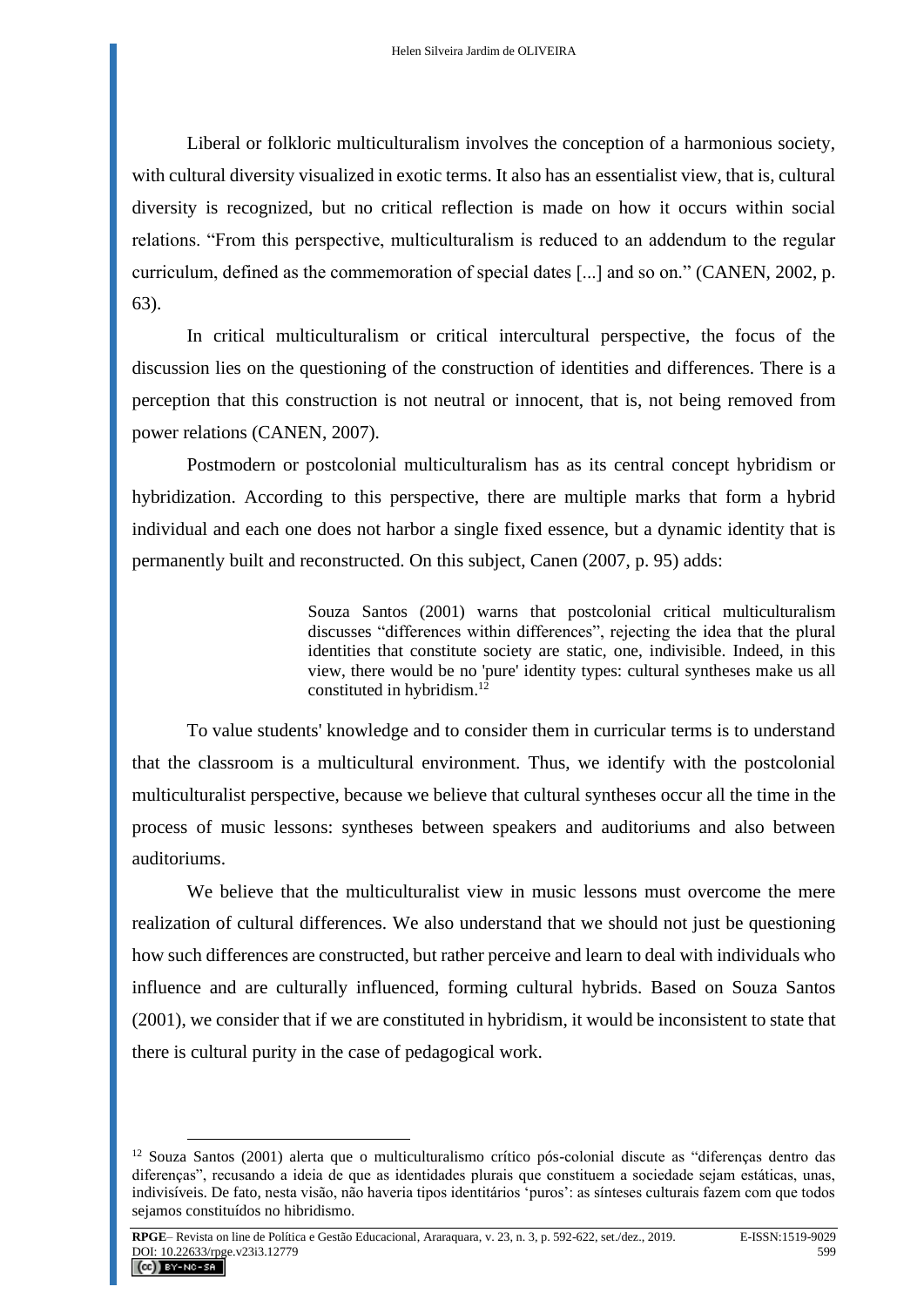### **Assumptions and guidelines for the teaching of music from a sociocultural perspective**

Freire (2011) is one of the authors of Musical Education who initially sought to understand music in its insertion in society. Over time his thinking shifted to the postmodern conception due to the greater theoretical-methodological flexibility, the possibility of relativizing concepts and the appreciation and confrontation of different opinions.

Regarding cultural differences, Freire addresses some aspects of the postmodern scientific paradigm of thinking valued by recent research in the field of music education that are convergent and in line with the multicultural look. Thus, we can relate some characteristics of postmodern pedagogy, applied to Music Education, described by the author:

> [...] the legitimation of differences, focusing on different creative techniques, different sonorities and musical systems, with frequent use of ethnographic approaches [...] the appreciation and expansion of the concept of culture, according to a pluralist approach, granting greater space for exchanges and reworkings of musical characteristics and the daily experiences of students, relativizing the points of view and listening. [...] emphasis on teaching methodologies that highlight the student's musical experiences and the exchanges between informal, non-formal and formal music teaching [...] processes, valuing the perceptions and testimonials of all actors involved in an educational process, including students or non-literate people, considered as valid reports [...] (FREIRE, 2011, p. 13).<sup>13</sup>

Regarding music, the author makes some assumptions. The first of them is based on Read (1982): "[...] art and society are inseparable concepts, which leads to the statement that music and society are also" (2011, p. 21). The author adds that besides art and society being inseparable, it would be impossible to admit the existence of a society without art, or an art without meaning.

Thus, based on Freire and Read, we believe that if music is one of the instances of society, bearer of historical, political and cultural characteristics, we cannot glimpse the musical education distanced from these characteristics either.

The second assumption made by the author, based on Cassirer (1977) and Read (1981; 1982), is that art is also a form of knowledge and allows a peculiar interpretation of the world, thus differing from scientific thinking. Making an appropriation of this assumption to music,

 $13$  [...] a legitimação das diferenças, focalizando diferentes técnicas de criação, diferentes sonoridades e sistemas musicais, com uso frequente de abordagens etnográficas [...] a valorização e a ampliação do conceito de cultura, segundo um enfoque pluralista, concedendo maior espaço às trocas e reelaborações de características musicais e às experiências do cotidiano dos alunos, relativizando os pontos de vista e de escuta. [...] ênfase em metodologias de ensino que dão destaque às experiências musicais do aluno e às trocas entre processos informais, não-formais e formais de ensino de música [...] a valorização das percepções e depoimentos de todos os atores envolvidos em um processo educacional, inclusive dos alunos ou de pessoas não-letradas, considerados como relatos válidos [...] (FREIRE, 2011, p. 13).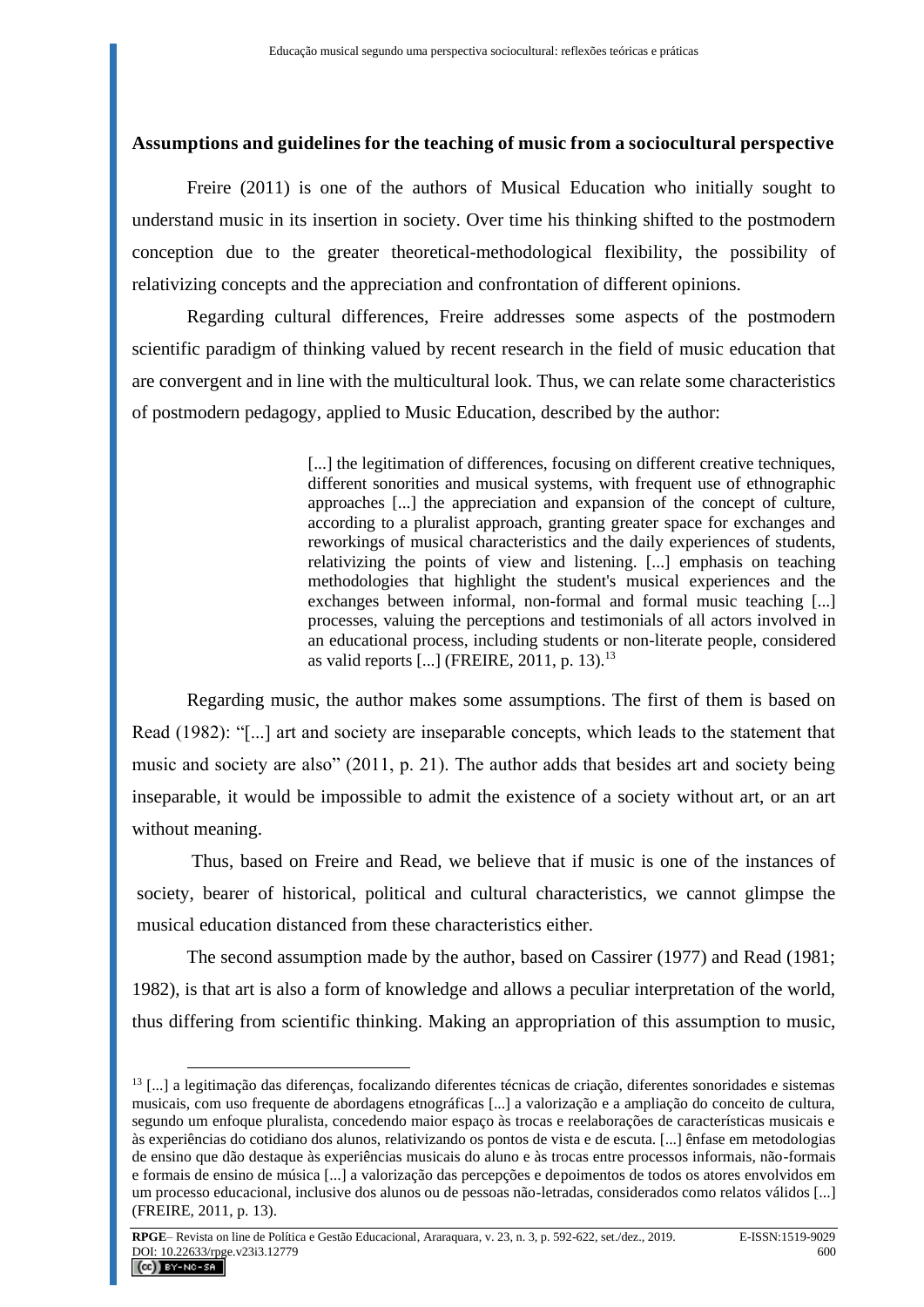we can understand that it also provides the generation of specific knowledge and a different world view.

The third assumption by Freire (2011, p. 22), based on Fischer [n.d.] and Read (1982), reveals that: "the mission of art is to help understand and transform man and the world, the which makes it inseparable from a political conception, understood here as transformative action". In other words, the author treats music as a political artifact that has the potential to transform man and society. According to Freire, music contributes to awareness and the construction of critical knowledge, providing the individual with an ethical improvement.

Sekeff (2007, p. 169) also has an understanding of education that coincides with Freire's (2011) perspective when he states that "it is in the arts that germinating articulations of liberating practices and citizenship consciousness". It is noteworthy that, in our view, not only the arts can enable this process, but also other areas of knowledge. According to the author, music supports the creation of an individual but also a collective conscience, promoting, among other elements, the citizenship awareness of the student.

> Therefore, it is not necessary to underestimate its capacity as a matrix of knowledge nor its power of expression and mobilization, since, as a product and reflection of society and a historical moment, music is an active function in the future of humanity (SEKEFF, 2007, p. 171). $14$

According to Freire, the same assumptions that can be used when reflecting on education can also be directed to Music Education. Education, like art, at first influences and is influenced by society, that is, there is a dialectical relationship between them. Education is also an essential instrument and catalyst for change in both the individual and society.

> Regarding education, the assumptions assumed also appear in a dialectical approach, as they consider education articulated with the historical-concrete environment, that is, as an element (determined and determinant) of a process of multiple potentially important social relations. in the process of transformation of man and society (FREIRE, 2011, p. 186).<sup>15</sup>

This author proposes seven principles or guidelines for the teaching of music, which were inspired by the dialectical conception of education. The author points out that they do not follow a sequence or hierarchy: "1) historicity; 2) knowledge creation; 3) preservation of

<sup>&</sup>lt;sup>14</sup> Não há, pois, que subestimar sua capacidade como matriz de conhecimento nem seu poder de expressão e mobilização, uma vez que, como produto e reflexo da sociedade e de um momento histórico, música é função atuante no devir da humanidade (SEKEFF, 2007, p. 171).

<sup>&</sup>lt;sup>15</sup> No que concerne à educação, também os pressupostos assumidos transparecem numa abordagem dialética, na medida em que consideram a educação articulada com o ambiente histórico-concreto, ou seja, como elemento (determinado e determinante) de um processo de relações sociais múltiplas, potencialmente importantes no processo de transformação do homem e da sociedade (FREIRE, 2011, p. 186).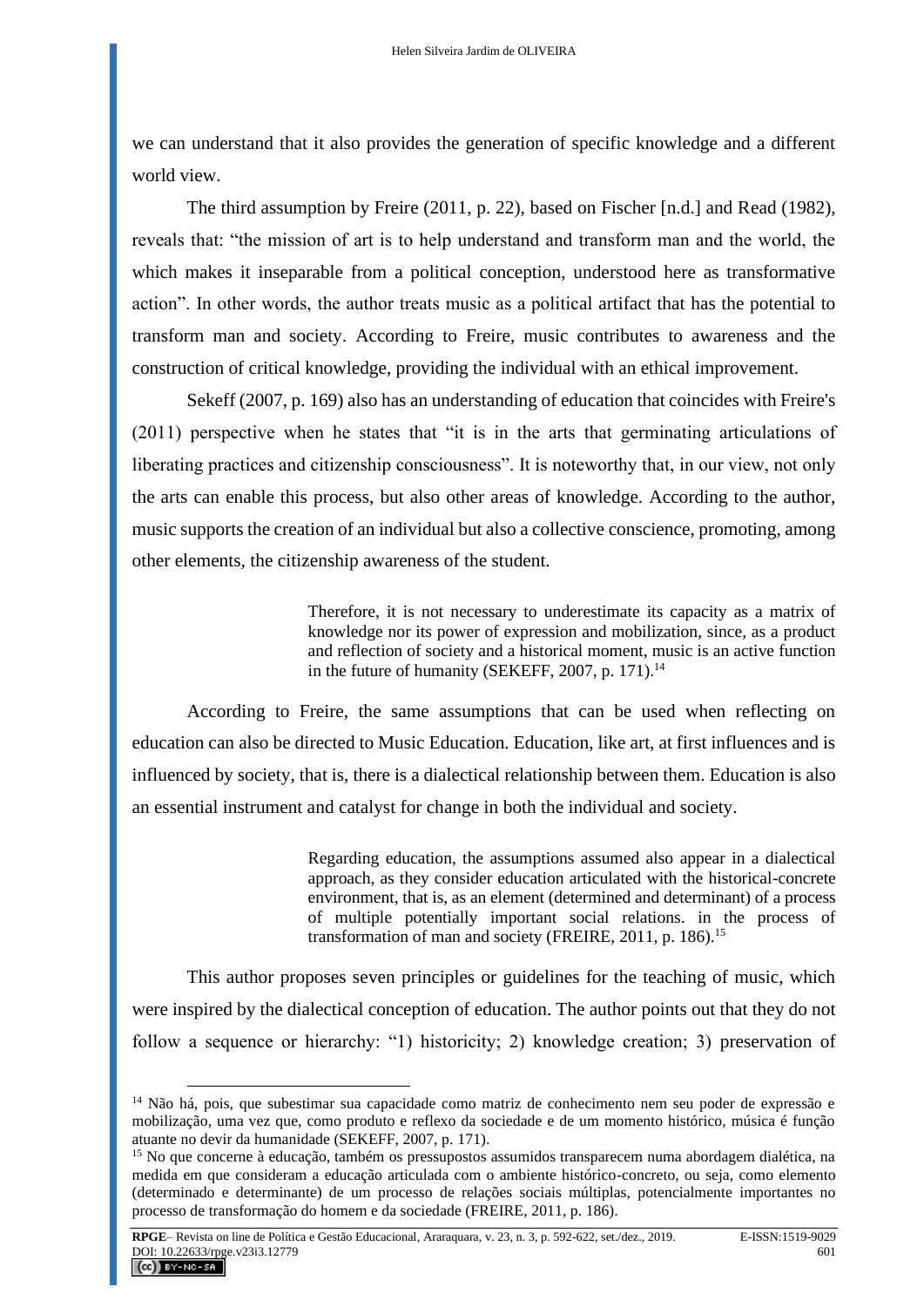knowledge; 4) critical reflection and theoretical elaboration; 5) current practice; 6) political implication; 7) aesthetic expression" (2011, p. 187). We will briefly discuss each principle (or guideline) according to the author.

Historicity encompasses past, present and also future social relations that already manifest themselves in music in the present. These relationships are in constant dynamism. Commitment to this principle implies an understanding that art is not alienated and that its content does not stabilize without relation to time and space. The principle of historicity makes us think that there is no universal music, a kind of model to be followed, but music from different historical periods that circulate between societies and are in a process of continuous transformation.

> Making and thinking music, from the principle of historicity is, above all, to be aware of music today, but not of "serious" music, derived from the European tradition, because contemporary history houses multiple conceptions of music [...], conceptions contradictory and coexistent, which cannot, on such a basis, be excluded. But it is also to account for the music of the past, not as an ideal parameter for thinking and making music, but as a significant element of a history that one does not want to erase, but to understand and apprehend (FREIRE, 2011, p. 188).<sup>16</sup>

The second principle, the creation of knowledge, as well as the historicity, considers that all musical manifestation occurs in continuous, permanent movement, undergoing changes throughout history. The constant creation of knowledge means that there is no immobilization of content, also encouraging a constant reflection on what is produced or reworked. "Creating knowledge permanently does not mean to exclude or disregard past knowledge and content, but it does not mean to stop at it" (FREIRE, 2011, p. 189).

The third principle, the preservation of knowledge, which is also related to the previous ones, points to the awareness that there is a cultural collection produced by humanity that will always be renewed from the critical reflections and permanent recreation promoted by society. That is, preserving, in this case, is not associated with the ideas of immobilization or crystallization. Preserving knowledge does not mean, for example, uncritically reproducing musical repertoires, but revitalized with new looks. Freire adds that

<sup>16</sup> Fazer e pensar música, a partir do princípio de historicidade é, sobretudo, dar conta da música hoje, mas não da música "séria", derivada da tradição europeia, pois a história contemporânea abriga múltiplas concepções de música [...], concepções essas contraditórias e coexistentes, que não podem, a partir de tal princípio, ser excluídas. Mas é também dar conta da música do passado, não como parâmetro ideal para o pensar e o fazer música, mas como elemento significativo de uma história que não se quer apagar, mas compreender e apreender (FREIRE, 2011, p. 188).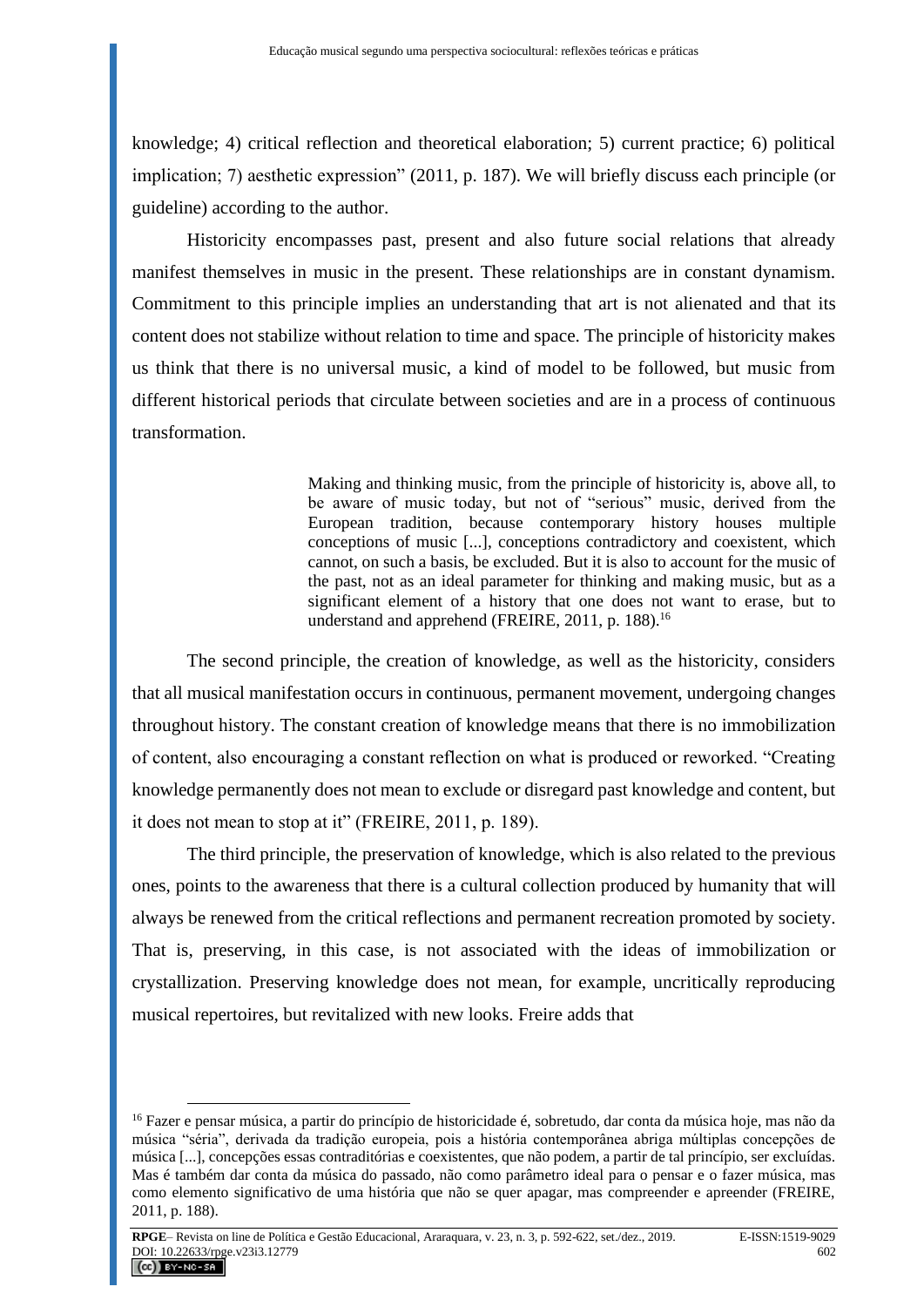Preserving knowledge also does not mean preserving a privileged type of knowledge, but guaranteeing spaces for all types of knowledge - from popular to scholar, from folk to mass culture [...] is to look at the contents and repertoire of the knowledge from past and present, preserving the historicity and dynamics they carry, recognizing their spatial, temporal and cultural references in order to be able to critically analyze them and generate new content and enriched repertoires (FREIRE, 2011, p. 190).<sup>17</sup>

The fourth principle, which refers to critical reflection, seeks to open space to question the limits, truths, values and worldviews so that there is permanent possibility in education for reworking, revaluation and reinterpretation of facts and phenomena. This critical questioning can generate transformation and social awareness about theories and practices, understood by the author as inseparable. According to Freire (FREIRE, 2011, p. 191): "Permanent critical reflection and theoretical elaboration, as a principle, implies in conceiving knowledge, practical or theoretical, as transitory, as permanently unfinished, subject to permanent recreation".

The fifth principle, current practice, is committed to the musical modalities that are present and hybridizing in the contemporary world. This process of mixing, in many situations, causes conflicts and contradictions, generating new knowledge.

> In this sense, the "serious" music of the previous centuries has its space guaranteed, since the historical consciousness of man turned his eyes to the music of the past and sought to relearn it. Above all, it is not necessary to make it the center of the teaching process, to the detriment of other conceptions of music, especially those produced in the context of our time. Contents, repertoires, techniques, training would all be committed to current practice and would have to house the multiplicity of musical manifestations and reflect on them (FREIRE, 2011, p. 193). $^{18}$

The author adds that current practice is expressed through actions that can be individual or collective. For example, the practice of a musician does not end with the reproduction of a musical work, because he can reach an artistic peak creating/re-creating such work, employing feelings, meanings and senses in a peculiar way. Thus, this principle, besides encompassing the totality of musical practices (from different eras, cultures and musical systems), embraces the totality of the artistic act as unfinished.

<sup>&</sup>lt;sup>17</sup> Preservar conhecimento não significa, também, preservar um tipo privilegiado de conhecimento, mas garantir espaços para todos os tipos de conhecimento – do popular ao erudito, do folclórico à cultura de massa [...] é debruçar-se sobre os conteúdos e repertórios do passado e do presente, preservando a historicidade e a dinâmica que eles carregam, reconhecendo seus referenciais espaciais, temporais, culturais de modo a poder analisá-los criticamente e gerar novos conteúdos e repertórios enriquecidos (FREIRE, 2011, p. 190).

<sup>&</sup>lt;sup>18</sup> Nesse sentido, a música "séria" dos séculos anteriores tem seu espaço garantido, desde que a consciência histórica do homem voltou seus olhos para a música do passado e buscou reaprendê-la. Não cabe, sobretudo, tornála o centro do processo de ensino, em detrimento das outras concepções de música, principalmente as que são produzidas no contexto de nossa época. Conteúdos, repertórios, técnicas, treinamentos, todos estariam comprometidos com a prática atual e teriam que abrigar a multiplicidade de manifestações musicais e refletir sobre elas (FREIRE, 2011, p. 193).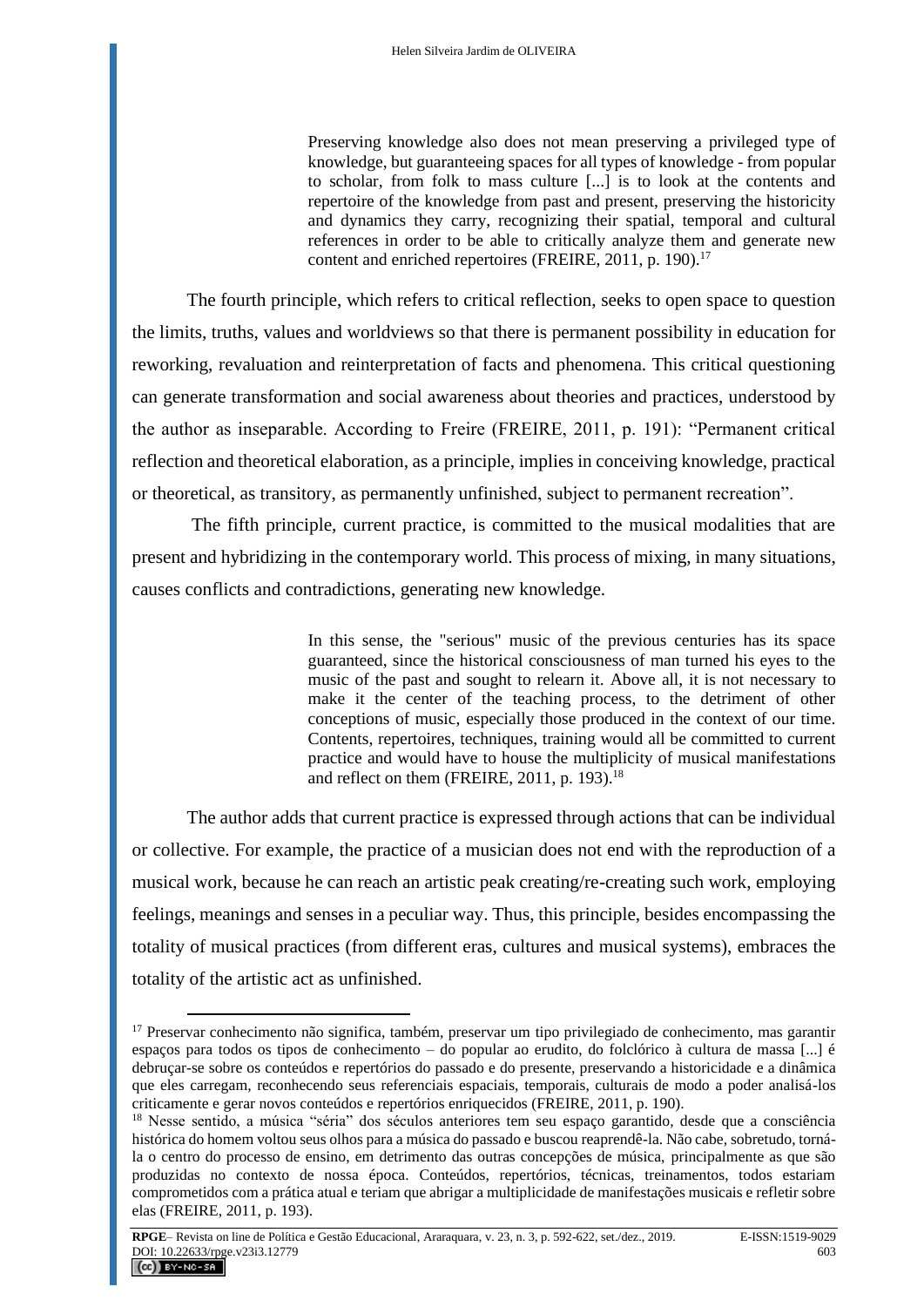The principle of political implication (sixth principle) involves a perspective of transformation of man and society in which he is inserted. According to this principle, the individual is able to build his own story.

In this sense, education and politics would be inseparable, so the teaching offered by the school has a political role to play. Freire addresses the politicization of content, that is, during the pedagogical work the contents should be criticized and socially contextualized, giving the same renewed meanings. The global understanding of a phenomenon, fact, or musical system is not by isolation, but by the insertion in the totality of relationships that permeate or permeate them.

And finally, we have the seventh principle that refers to aesthetic expression, that is, to the sensitive experience that art provides to man, ensuring that he has a full development. Art, according to the same author, is knowledge (READ, 1981; FISCHER, n.d.) generated by aesthetic experience that does not exclude the implicit social dimension:

> [...] one must consider that aesthetics presupposes choice, and choice presupposes values; and values only exist in interaction with culture, that is, with society. To account for the aesthetic dimension is to account for the social relations in which aesthetic conceptions are inserted, is to account for the dynamism of these conceptions, in the totality of which they are part. [...] Commitment to aesthetics is a commitment to social relations in their entirety, to the movement of these relations and to the movement and to the transformation of their own aesthetic conceptions, resulting from the contradictions inherent in the contexts in which they are inserted (FREIRE, 2011, p. 196).<sup>19</sup>

We consider that these principles are current and allow a flexible teaching of music regardless of time and space. They point to a greater relationship between Music Education and society and to the appreciation of present cultures, not in a passive but active, critical, and conscientious way. We emphasize that to understand music as one of the instances of society is to conceive of Music Education also as one of the constituent links of this society.

#### **Relating music, society and cultures**

 $19$  [...] é preciso considerar que estética pressupõe escolha, e escolha pressupõe valores; e valores só existem em interação com a cultura, ou seja, com a sociedade. Dar conta da dimensão estética é dar conta das relações sociais em que as concepções estéticas se inserem, é dar conta do dinamismo dessas concepções, na totalidade de que fazem parte. [...] Compromisso com a estética é compromisso com as relações sociais em sua totalidade, com o movimento dessas relações e com o movimento e com a transformação das próprias concepções estéticas, decorrentes das contradições inerentes aos contextos em que se inserem (FREIRE, 2011, p. 196).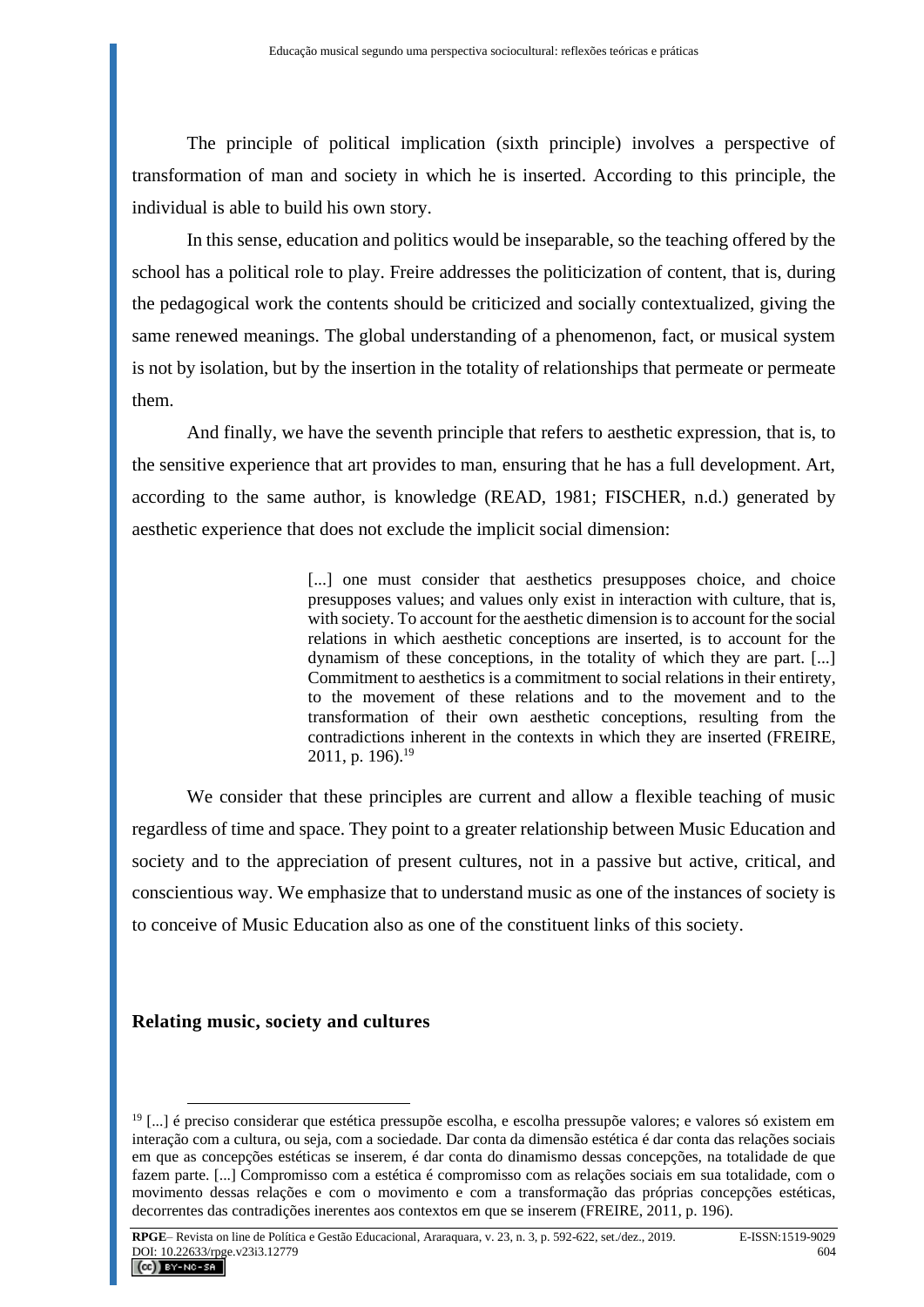By reflecting more on the characteristics of society, which is dialectically related to music, we reinforce that, if we have the understanding that societies are plural, it is inconsistent to conceive of a Musical Education that is not sensitive to this fact because plurality also reveals itself in cultural terms. Each society has a musical framework that exerts different impacts in each context according to the aesthetic, artistic and cultural aspects present in it.

Taking this plurality into account, Queiroz considers that there is a relationship between music, society and culture, understanding music as a sociocultural phenomenon.

> Music transcends the structural and aesthetic aspects as a system established from what the society itself performs as essential and significant for its use and function in the context it occupies. This perspective has led to important reflections in the field of music education, leading us to understand that a significant teaching of music should understand this phenomenon not only as artistic expression, but mainly as a representative manifestation of cultural systems that determine what man perceives, think, like, listen, feel and do  $(2005, p. 50).^{20}$

The understanding of music as a cultural manifestation, adopted by Queiroz, is inspired by studies from ethnomusicology. Based on studies in this area, the author conceives that Music Education should be a space for values formation and it should not only "relate to culture, but, above all, compose its characterization, that is, develop a teaching of music as culture" (2004, p. 100, author' highlights).

We recognize that Musical Education has much to gain by dialoguing with the area of ethnomusicology, due to the relationship that music has with culture and the values produced by it.

> [...] contemporary music education has been concerned to value, understand, share and dialogue with music from different contexts, providing an interaction between the teaching-learning processes of music within the school with the other processes experienced in the individual everyday world of music. In this sense, music education has approached and appropriated the field of study of ethnomusicology in order to make its praxis more meaningful and contextualized with the different musical worlds that confront and interact within the schools, specific or not, that are dedicated, to the teaching of music (QUEIROZ, 2004, p. 102).<sup>21</sup>

<sup>&</sup>lt;sup>20</sup> A música transcende os aspectos estruturais e estéticos se configurando como um sistema estabelecido a partir do que a própria sociedade que a realiza elege como essencial e significativo para o seu uso e a sua função no contexto que ocupa. Essa perspectiva tem conduzido importantes reflexões no campo da educação musical, levando-nos a compreender que um ensino significativo de música deve entender esse fenômeno não só como expressão artística, mas, principalmente, como manifestação representativa de sistemas culturais determinantes do que o homem percebe, pensa, gosta, ouve, sente e faz (2005, p. 50).

<sup>21</sup> [...] a educação musical contemporânea tem se preocupado em valorizar, entender, compartilhar e dialogar com músicas de diferentes contextos, proporcionando uma interação entre os processos de ensino-aprendizagem da música dentro da escola com os demais processos vivenciados no mundo cotidiano do indivíduo. Nesse sentido a educação musical tem se aproximado e se apropriado do campo de estudo da etnomusicologia com o intuito de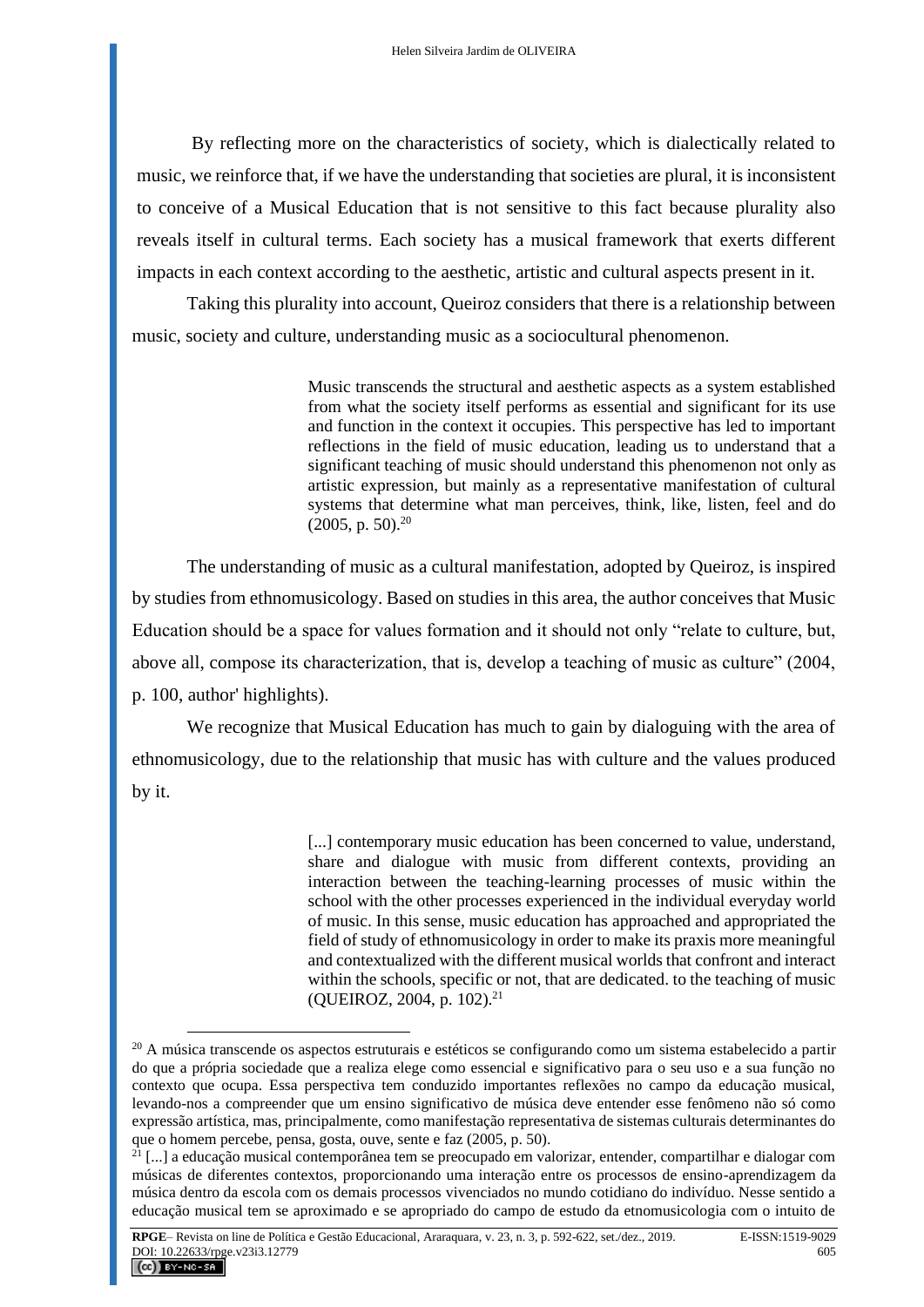Queiroz reiterates, through other words, the dialectical interaction between music and culture, as well as the importance of bringing this understanding to Musical Education, thus approaching Freire's (2011) conception:

> To think of music as socially and culturally contextualized human expression is a fundamental factor for establishing educational actions that may have relevant consequences in the society and in the lives of the people who constitute the educational universe, considering that each medium determines what is or is not important and what may or may not be understood as music. [...] Thus, it is evident that music as a culture is defined from its social interrelationships, and also defines important aspects for the identity characterization of a particular society (2005, p. 54-55).<sup>22</sup>

From the contributions of Freire and Queiroz about music and how it relates to society and culture, we realize that while Freire conceives music as one of the links, ie, one of the instances of society, which society having cultural elements that characterize it, Queiroz emphasizes the understanding that music can be considered as culture, defined through the relationship of the individual with society.

Although Freire's view points to the inseparability of music and society, and Queiroz and Sekeff's suggest that society and music are, to some extent, independent instances (society - the medium - would determine what music is or is not), we do realize that the authors have some convergences and point out interesting and possible ways and that can also integrate the discussions promoted by Music Education.

Following the same sociocultural perspective pointed by Freire (2011) and Queiroz (2004, 2005), Santos *et al.* (2011) state that the choices, musical practices and distinct ways of using music characterize social groups. This means that we can have auditoriums that are characterized by the kind of music they enjoy, perform, or adhere to. It is worth noting that the kind of music that can unite certain auditoriums can also alienate others.

> Music is one of the ways of producing cultural identities. People get together socially through musical practices. Musicological studies have already helped us to understand that music is a "total social fact" (MOLINO n.d., p. 114), and that it is very proper to speak of *music*, each culturally defined (HERNDON; MCLEOD, 1980). The uses that social groups make of music are the most

tornar a sua práxis mais significativa e contextualizada com os distintos mundos musicais que se confrontam e interagem dentro das escolas, específicas ou não, que se dedicam ao ensino da música (QUEIROZ, 2004, p. 102).  $22$  Pensar a música como expressão humana contextualizada social e culturalmente é fator fundamental para estabelecermos ações educativas que possam ter consequências relevantes na sociedade e na vida das pessoas que constituem o universo educacional, tendo em vista que cada meio determina aquilo que é ou não importante e o que pode ou não ser entendido como música. [...] Dessa forma, fica evidente que a música como cultura é definida a partir de suas inter-relações sociais, sendo também definidora de aspectos importantes para a caracterização identitária de uma determinada sociedade (2005, p. 54-55).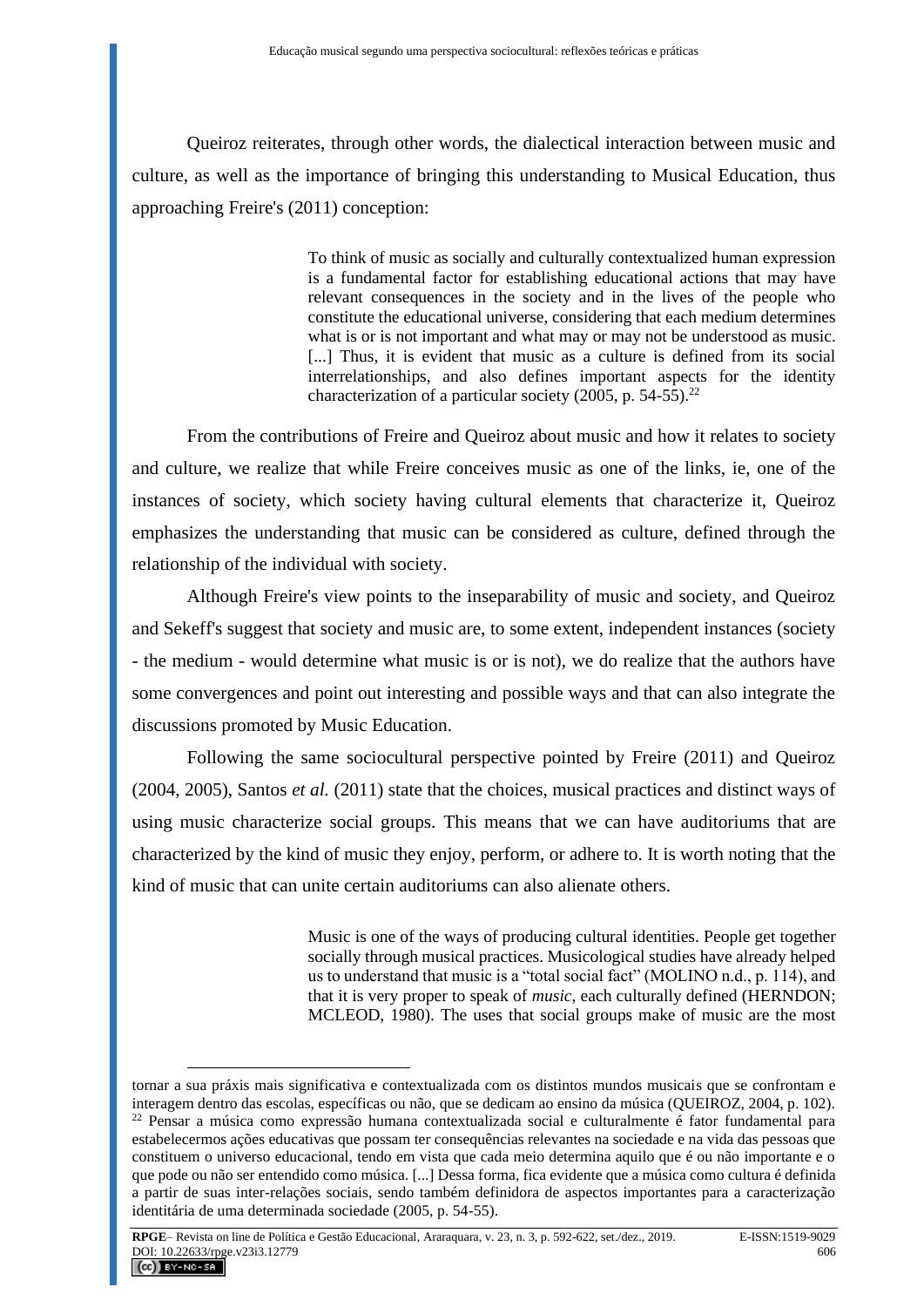varied and there is always a value attributed to it by the subjects who live and recognize it (SANTOS *et al.*, 2011, p. 224, author' highlights).<sup>23</sup>

We add that each musical manifestation is the expression of one or more identities, which identities relate to a world of meanings. In this sense, we understand that Music Education can play a role of mediation and awareness between the identity of the individual and the music practiced by him. On the subject, Queiroz (2004, p. 105-106) states that

> Music in and as a culture represents a strong and complex source of meaning, being an intrinsic part of each subject's experience, acting as one of the essential factors for the expression of man in his social interactions. It is the role of music education to enable ways for the relationship between man and music to be meaningful, contextualized with the goals of each individual and their sociocultural reality.<sup>24</sup>

Starting from the conception that there are multiple musical manifestations generated by distinct groups, Queiroz considers that it would not be coherent to say that music is a universal language, but that it constitutes a universal vehicle, an instrument of universal proportion. That is, even using the word music in the singular, its apprehension, in cultural terms, is plural (music).

> Music, thought in relation to culture, could be considered as a "universal" vehicle of communication, in the sense that there is no news of any cultural group that does not use music as a means of expression and communication (NETTL, 1983). It is important to note that with this statement we are not conceiving music as a "universal language", as such a conception would be erroneous, given that each culture has particular ways of elaborating, transmitting and understanding its own music, (dis) organizing the music codes that constitute it (QUEIROZ, 2005, p. 101).

We admit, therefore, that it is impossible to comprehend, uniquely and in its entirety, the musical languages of each culture, since each one is endowed with specificities. However, even with this limitation, it is up to Music Education to provide interaction with music from different contexts, both to expand the musical universe of students and ourselves as teachers.

<sup>&</sup>lt;sup>23</sup> A música é um dos caminhos de produção de identidades culturais. As pessoas se agrupam socialmente através das práticas musicais. Estudos musicológicos já nos ajudaram a entender que a música é um "fato social total" (MOLINO s/d, p. 114), e que é muito próprio falar em *músicas*, cada qual definida culturalmente (HERNDON; MCLEOD, 1980). Os usos que os grupos sociais fazem da música são os mais variados e sempre há um valor a ela atribuído pelos sujeitos que vivem daquela prática e nela se reconhecem (SANTOS *et. al.*, 2011, p. 224, grifo das autoras).

<sup>24</sup> a música na e como cultura representa uma forte e complexa fonte de significados, sendo parte intrínseca da experiência de cada sujeito, atuando como um dos fatores essenciais para a expressão do homem em suas interações sociais. Cabe à educação musical o papel de possibilitar caminhos para que a relação entre o homem e a música se efetive de forma significativa, contextualizada com os objetivos de cada indivíduo e com a sua realidade sociocultural.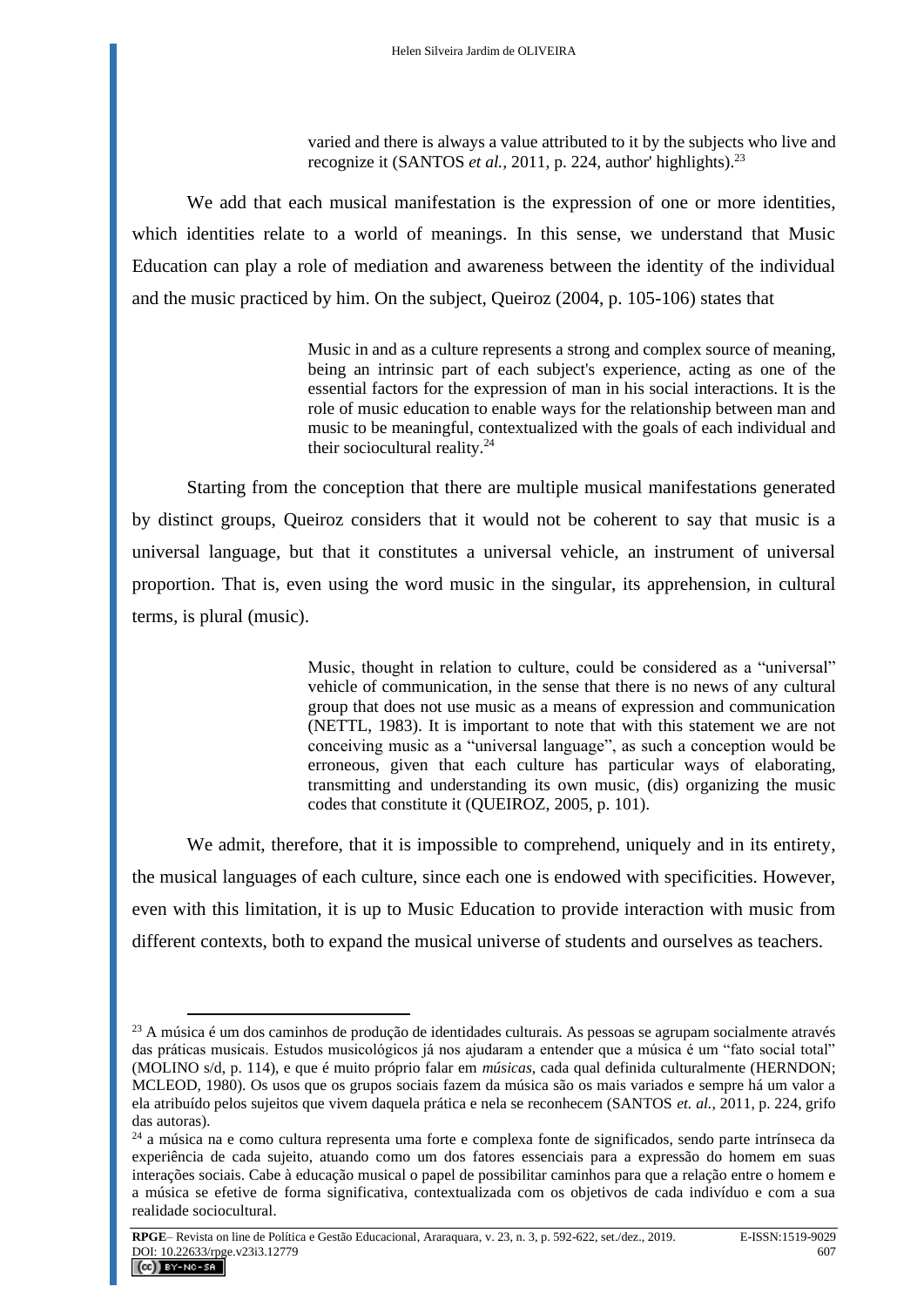Penna's thinking is also compatible with Queiroz's that music is a universal phenomenon, as it is culturally constructed. She notes that

> Precisely because music is a cultural language, we consider familiar that kind of music that is part of our experience; precisely because being part of our experience allows us to become familiar with its principles of sound organization, which makes it a meaningful song for us. On the other hand, we usually "find strange" music that is not part of our experience (PENNA, 2010, p. 23).<sup>25</sup>

Thus, we can reflect that if music is not being understood as a universal language, consequently, the teaching and learning processes and the teaching methodologies used are not universal. We consider that they should be consistent with each cultural situation and with the "multiple contexts in which music is taught, learned and lived" (QUEIROZ, 2004, p. 104).

We consider that before Music Education contemplates different educational approaches, it should be concerned with the approach of different contents, so that there is a richer, broader and more consistent construction of musical knowledge. In short, we argue that teachers consider the many didactic-methodological possibilities without discarding the variety of musical contents.

#### **Sociocultural conceptions of Music Education: looks at theory and practice**

After reflecting on the categories of the previous sections, we continue our reflections by discussing in more detail some aspects related to the conception of Music Education from a sociocultural perspective in the following paragraphs.

Queiroz (2003, p. 3) presents us with a fundamental role of education in the following quote: "[...] education could and should be the main and most important way to stimulate the cultural awareness of the individual, starting with the recognition and the appreciation of 'local culture', because to recognize one's own culture is to know oneself ". We consider, based on the author, that this cultural awareness will always be dynamic, in permanent transformation, and that it is essential that Music Education contributes to the awakening of this awareness.

Eurocentric matrix music has long been considered of ideal universal value, while other music has not always been valued. This appreciation has been reviewed by many music

<sup>25</sup> Exatamente porque a música é uma linguagem cultural, consideramos familiar aquele tipo de música que faz parte de nossa vivência; justamente porque o fazer parte de nossa vivência permite que nós nos familiarizemos com os seus princípios de organização sonora, o que a torna uma música significativa para nós. Em contrapartida, costumamos "estranhar" a música que não faz parte de nossa experiência (PENNA, 2010, p. 23).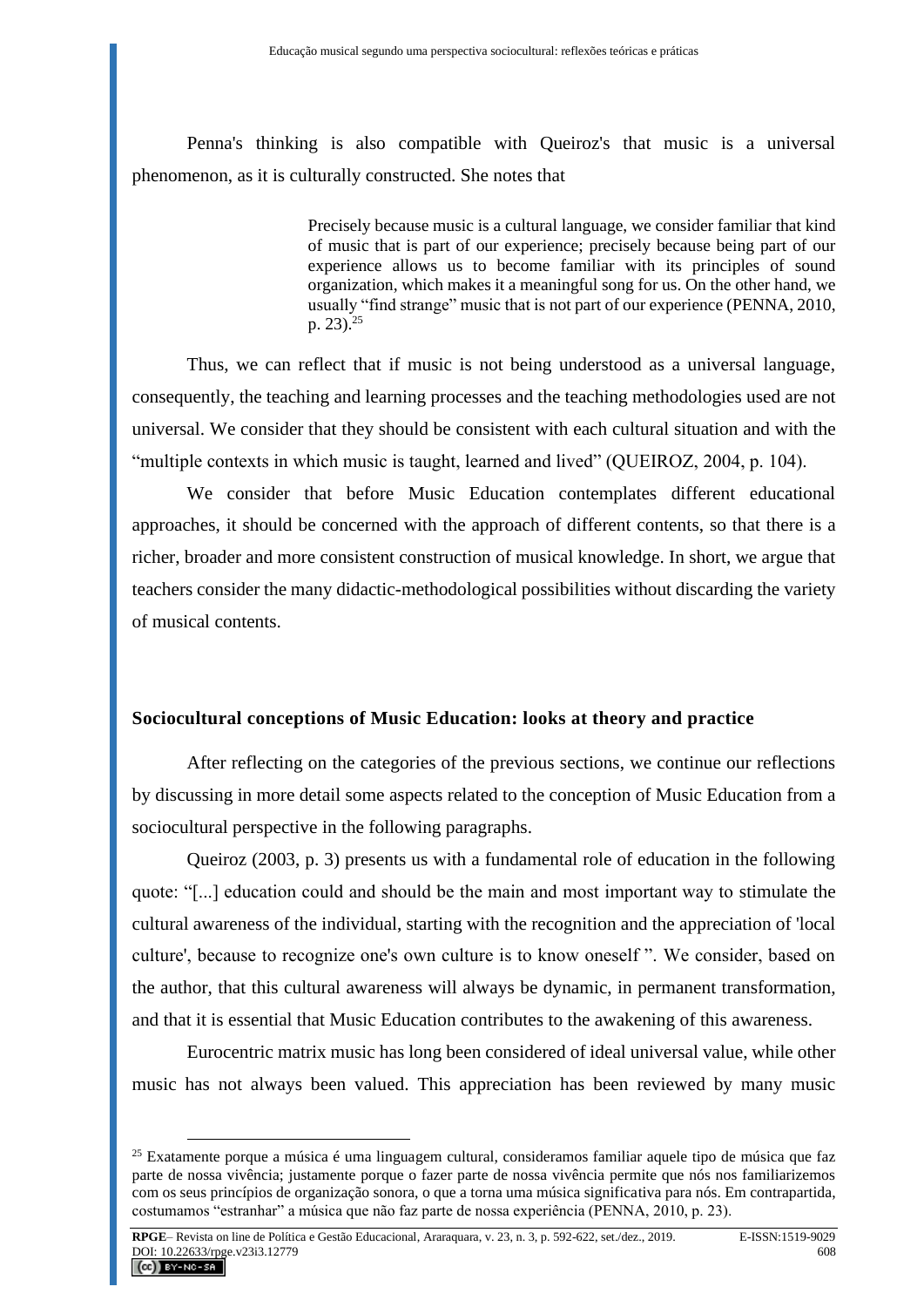educators in light of recent theoretical trends that emphasize cultural plurality, but there is still a way to go. On the subject, Queiroz states that

> Music as a cultural phenomenon is one of the richest and most significant expressions of man, being the product of the experiences, beliefs, values and meanings that permeate his life. [...] music as culture creates diversified worlds, musical worlds that are established not as universes and territories differentiated by geographical lines, but as distinct worlds within the same territory, within the same society and/or even within the same group (2005, p.  $52-53$ )<sup>26</sup>

We note, in Queiroz's quote, that the different and significant musical expressions of individuals create different musical worlds: worlds that oppose, dialogue, and often hybridize. When we reflect on these worlds, we have a macro view, emphasizing, for example, differences between Brazilian and foreign students. However, these musical worlds are distinguished in the same society, in the same group, that is, in the same auditorium. Therefore, we as educators must be sensitive to this fact.

Integrated into school practice, cultural diversity, which also translates into musical diversity, can and should be an instrument for better dialogue and coexistence with the similarities and cultural differences existing in the educational environment. Thus, we understand that Music Education should consider the differences between speakers and auditoriums and the existence of various musical accents, discourses and universes, accepting them not in a naive way, but taking a critical look at them.

> Understanding the need for an education that encompasses the different "universes" of a culture and the different discourses and "musical accents" present in each reality, Brazilian music education has focused its attention on the different musical universes of our country, seeking inter-relating broader, "plural" aspects of music teaching with particularities that shape our musical identity. Identity that distinguishes us by its plural dimension, of distinct universes, which characterize the different musical worlds of Brazil, making this country a cultural/musical context that has songs of different meanings, uses and functions, symbolizing the identity diversity of a culture, Brazilian culture (QUEIROZ, 2004, p. 99).<sup>27</sup>

<sup>&</sup>lt;sup>26</sup> A música como fenômeno cultural constitui uma das mais ricas e significativas expressões do homem, sendo produto das vivências, das crenças, dos valores e dos significados que permeiam sua vida. [...] a música como cultura cria mundos diversificados, mundos musicais que se estabelecem não como universos e territórios diferenciados pelas linhas geográficas, mas como mundos distintos dentro de um mesmo território, de uma mesma sociedade e/ou até dentro de um mesmo grupo (2005, p. 52 e 53).

<sup>27</sup> Compreendendo a necessidade de uma educação que abranja os diferentes "universos" de uma cultura e os distintos discursos e "sotaques musicais" presentes em cada realidade, a educação musical brasileira tem focado sua atenção sobre os diferentes universos musicais do nosso país, buscando inter-relacionar aspectos mais abrangentes, "plurais", do ensino da música com particularidades que configuram a nossa identidade musical. Identidade que nos singulariza pela sua dimensão plural, de universos distintos, que caracterizam os diferentes mundos musicais do Brasil, tornando este país um contexto cultural/musical que possui músicas de diferentes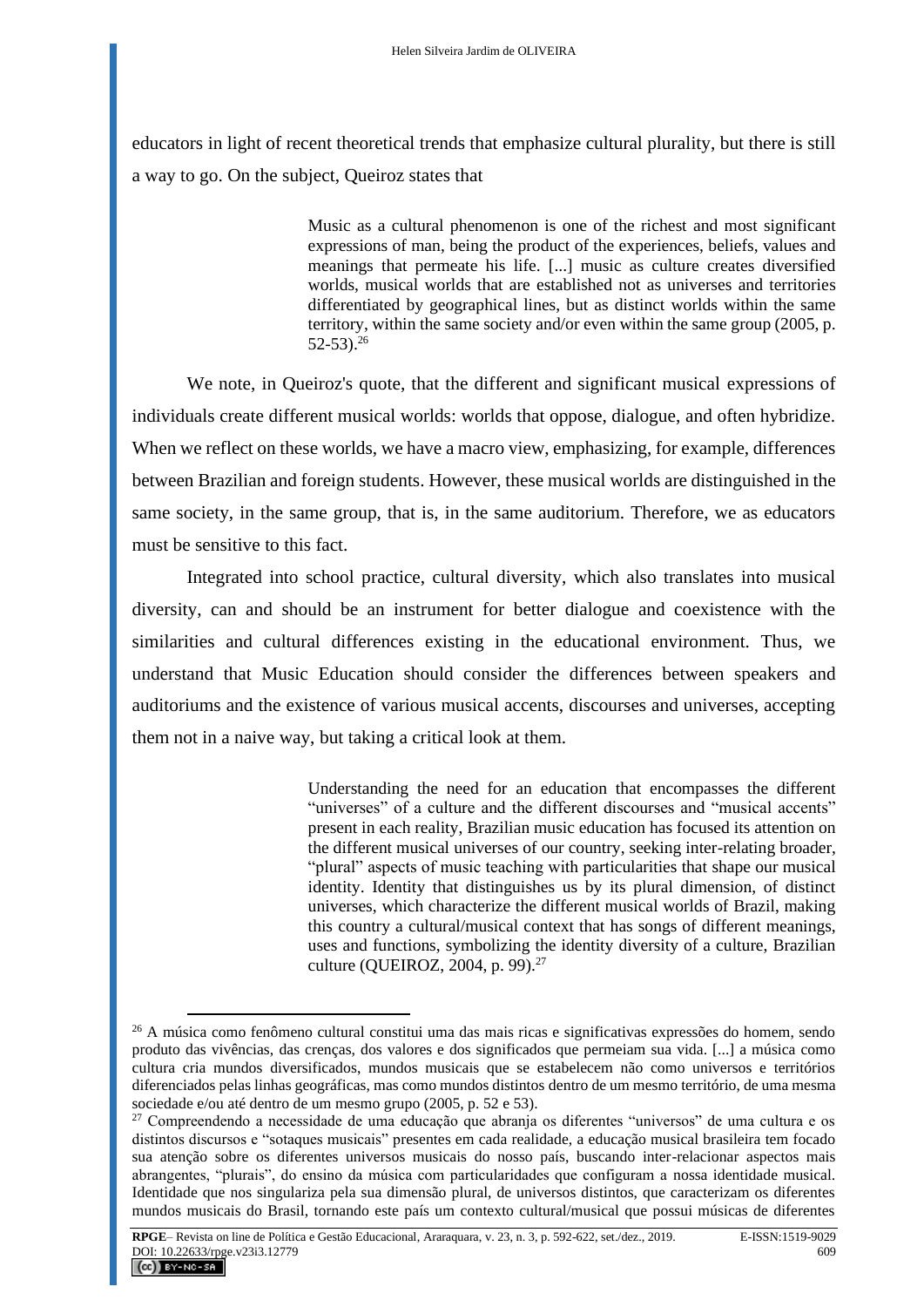It is important that music lessons incorporate aspects from students' cultures (from the cultural worlds) in a meaningful and relevant way in order to gain their adherence to the classes. We consider adherence, in this case, an active participation, a reception to the proposals that can contribute to the construction of students' musical knowledge.

On this subject, Queiroz states, based on Blacking (1995), that

[...] the social context generates motivating aspects for the musical experience, being an intrinsic characteristic of music within its cultural system [...] Thus, we will be fleeing from the fragile and superficial musical culture, often consolidated within of music lessons in formalized institutions. Culture that creates "little songs" and "musical jokes" without any real meaning for its practitioners, thus generating their disinterest and neglect of music lessons  $(2005, p. 54).^{28}$ 

To consider cultural diversity is to work with situations that are as close as possible to the reality of the students. For this to happen, we understand that the knowledge of the audience is fundamental in the educational process, because it will bring elements for the argumentative process to happen satisfactorily. Knowing the auditorium, it will be possible to promote the distance negotiation advocated by Meyer (2002) in a better way. Meyer argues that there is a distance between speaker and auditorium that can be expanded or narrowed. According to himself, "*rhetoric is the negotiation of the distance between individuals on a question*" (2002, p. 268, author' highlights), that is, something is in question because it is open to question.

> Meyer recognizes the multitude of aspects that permeate the existing differences between speaker and audience. Therefore, we can infer that distance negotiation can be considered a process that is simultaneously heterogeneous, singular and arduous. Heterogeneous because speaker and auditorium are people with different characteristics. Unique, because it does not occur the same way between individuals, being an odd moment. It is arduous, because there is often personal exhaustion in moments of debate and discussion (OLIVEIRA; OLIVEIRA, 2018, p. 209).<sup>29</sup>

significados, usos e funções, simbolizando a diversidade identitária de uma cultura, a cultura brasileira (QUEIROZ, 2004, p. 99).

 $^{28}$  [...] o contexto social é gerador de aspectos motivadores para a experiência musical, sendo uma característica intrínseca à música dentro do seu sistema cultural [...] Assim, estaremos fugindo da cultura musical frágil e superficial consolidada, muitas vezes, dentro das aulas de música em instituições formalizadas. Cultura que cria "musiquinhas" e "brincadeirinhas musicais" sem qualquer significado real para os seus praticantes, gerando consequentemente, desinteresse e descaso dessas pessoas para com as aulas de música (2005, p. 54).

<sup>&</sup>lt;sup>29</sup> Meyer reconhece a multiplicidade de aspectos que permeia as diferenças existentes entre orador e auditório. Logo, podemos depreender que a negociação de distâncias pode ser considerada um processo que é simultaneamente heterogêneo, singular e árduo. Heterogêneo pelo fato de orador e auditório serem pessoas com características distintas. Singular porque não ocorre da mesma maneira entre indivíduos, sendo um momento ímpar. E árduo, pelo fato de haver, muitas vezes, desgaste pessoal nos momentos de debate e discussão (OLIVEIRA; OLIVEIRA, 2018, p. 209).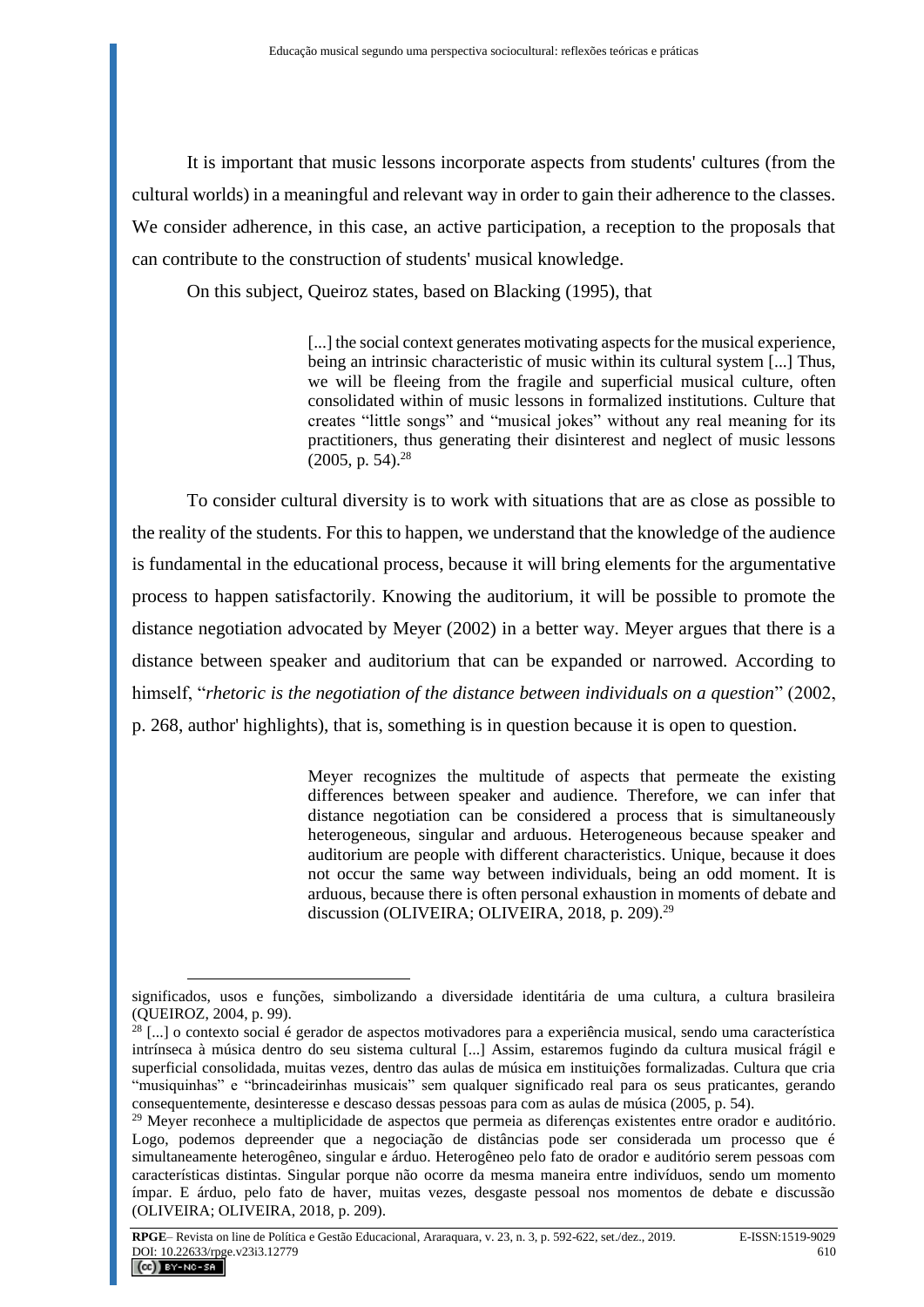Articulating, at this moment, Musical Education and multiculturalism, we present the contributions of Penna (2010), who defends a multicultural perspective in relation to music teaching. The author understands art through a broad concept and proposes to include the various artistic manifestations present in music lessons.

> Multiculturalism in art education implies a broad conception of art, capable of embracing multiple and differentiated artistic manifestations, and the same is true in the specific field of music education. A broad conception of music is, on the one hand, a necessary condition for music education to meet the multicultural perspective. On the other hand, the conception of multiculturalism contributes to the broadening of the conception of music that guides our educational posture (PENNA, 2010, p. 90).<sup>30</sup>

We realize in many situations that music that is not part of our sociocultural environment is viewed with strangeness. We do not want to open a discussion here about the productions coming from the music industry and its influence on the masses, but to observe that, for various reasons, we make musical choices and that they are not neutral.

The teacher is not neutral in his choices either! What we propose is that there is an opening for them to be shared, discussed and resignified. Using the terminology of the theory of argumentation, what we are advocating is that it is present in music lessons not only the choice of the speaker (in this case, the teacher), but also that of his auditorium (group of students). Finally, we argue that existing cultural plurality is part of a dialogical relationship.

> If, as teachers, we stick to our personal standards, stuck to our own liking, or simply to the indications of some textbook, because our tendency will be to disregard, disqualify and devalue the student's experience - his music, his dance, your artistic practice, anyway. On the contrary, the possibility of seeking and building the necessary paths for intercultural dialogue begins with the willingness to look at the student and to accept their cultural practices. And these practices can mean much more than just a matter of personal taste, concerning the stories of different groups, in their struggles for the right to their specificity and their own values (PENNA,  $2010$ , p.  $100$ ).<sup>31</sup>

<sup>&</sup>lt;sup>30</sup> O multiculturalismo no ensino de arte implica uma concepção ampla de arte, capaz de abarcar a múltiplas e diferenciadas manifestações artísticas, e o mesmo se coloca no campo específico da educação musical. Uma concepção ampla de música é, por um lado, uma condição necessária para que a educação musical possa atender à perspectiva multicultural. Por outro lado, a concepção da multiculturalidade contribui para a ampliação da concepção de música que norteia nossa postura educacional (PENNA, 2010, p. 90).

<sup>31</sup> Se, como professores, nos mantivermos presos a nossos padrões pessoais, presos a nosso próprio gosto, ou simplesmente às indicações de algum livro didático, pois nossa tendência será desconsiderar, desqualificar e desvalorizar a vivência do aluno – a sua música, a sua dança, a sua prática artística, enfim. Pelo contrário, a possibilidade de buscar e construir os caminhos necessários para o diálogo intercultural inicia-se com a disposição em olhar para o aluno e acolher as suas práticas culturais. E essas práticas podem significar bem mais do que mera questão de gosto pessoal, dizendo respeito às histórias de diferentes grupos, nas suas lutas pelo direito a sua especificidade e a seus valores próprios (PENNA, 2010, p. 100).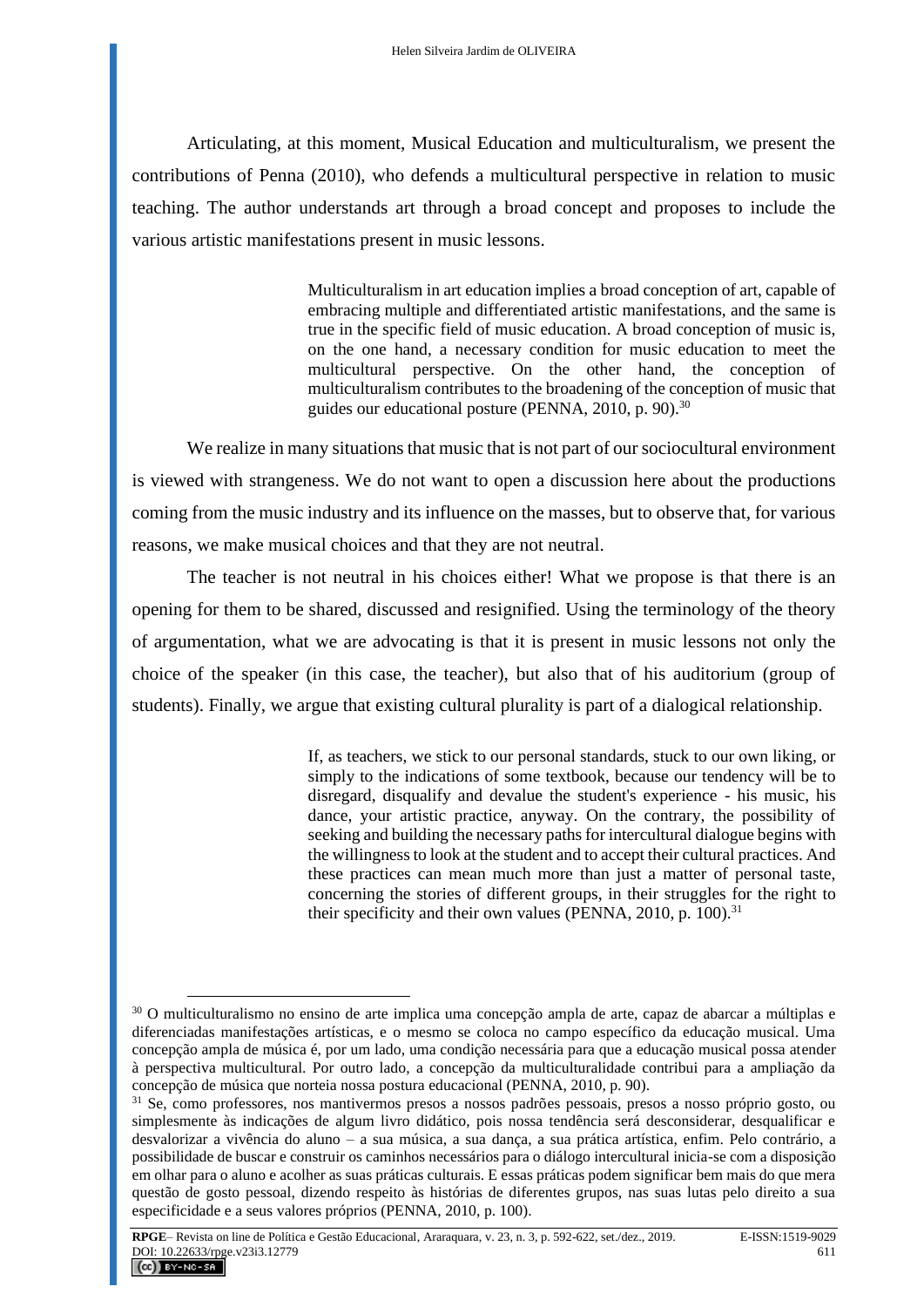We also perceive an approximation of multiculturalism with the theory of argumentation and the issues of Music Education, according to a sociocultural understanding, when we propose to persuade subjects to move away from intolerance, to change their attitudes, to start reflecting on the cultural differences present in the school space.

In addition to the previously mentioned aspects, Freire, based on Giroux and Simon (1995) raises some questions to be reflected by the teachers, being convergent with the considerations of Penna (2010) and also with the multicultural conception.

> 1) What relationship do my students see between the work we do in class and the lives they lead outside the classroom?

> 2) Would it be possible to incorporate aspects of students' lived culture into school work without simply confirming what they already know?

> 3) Would it be possible to do so without trivializing the objects and relationships that are important to students?

> 4) And would it be possible to do so without discriminating against certain groups of students as marginal, exotic, and "others" within a hegemonic culture? (2001, p. 72).<sup>32</sup>

The author also argues that we should make the inclusion of students' cultures in music classes, respecting each one of them, as they reflect musical manifestations of their daily lives, their experience.

Certainly the questions raised by the author do not have simple and closed answers, but touch on nodal points of the discussions undertaken by studies in the area of Music Education today.

Queiroz (2004; 2005) brings us some perspectives for a conception of comprehensive Music Education, which, in our view, are closely related to the heterogeneity of the auditoriums (PERELMAN; OLBRECHTS-TYTECA, 2005; LEMGRUBER; OLIVEIRA, 2011) and also with Freire's (2011) considerations. We dare to say that the contributions of this author could be seen as possible answers to the questions that Freire presented to us earlier.

He considers that recognizing students' experience is fundamental, but we must not forget that our commitment as educators is to broaden students' musical knowledge. That is, he proposes that there be a permanent dialogue between the culture of the teacher and the students,

 $32$  1) Que relação meus alunos veem entre o trabalho que fazemos em classe e as vidas que eles levam fora da sala de aula?

<sup>2)</sup> Seria possível incorporar aspectos da cultura vivida dos alunos ao trabalho de escolarização, sem simplesmente confirmar aquilo que já sabem?

<sup>3)</sup> Seria possível fazê-lo sem banalizar os objetos e relações que são importantes para os alunos?

<sup>4)</sup> E seria possível fazê-lo sem discriminar determinados grupos de alunos como marginais, exóticos e "outros" dentro de uma cultura hegemônica? (2001, p. 72).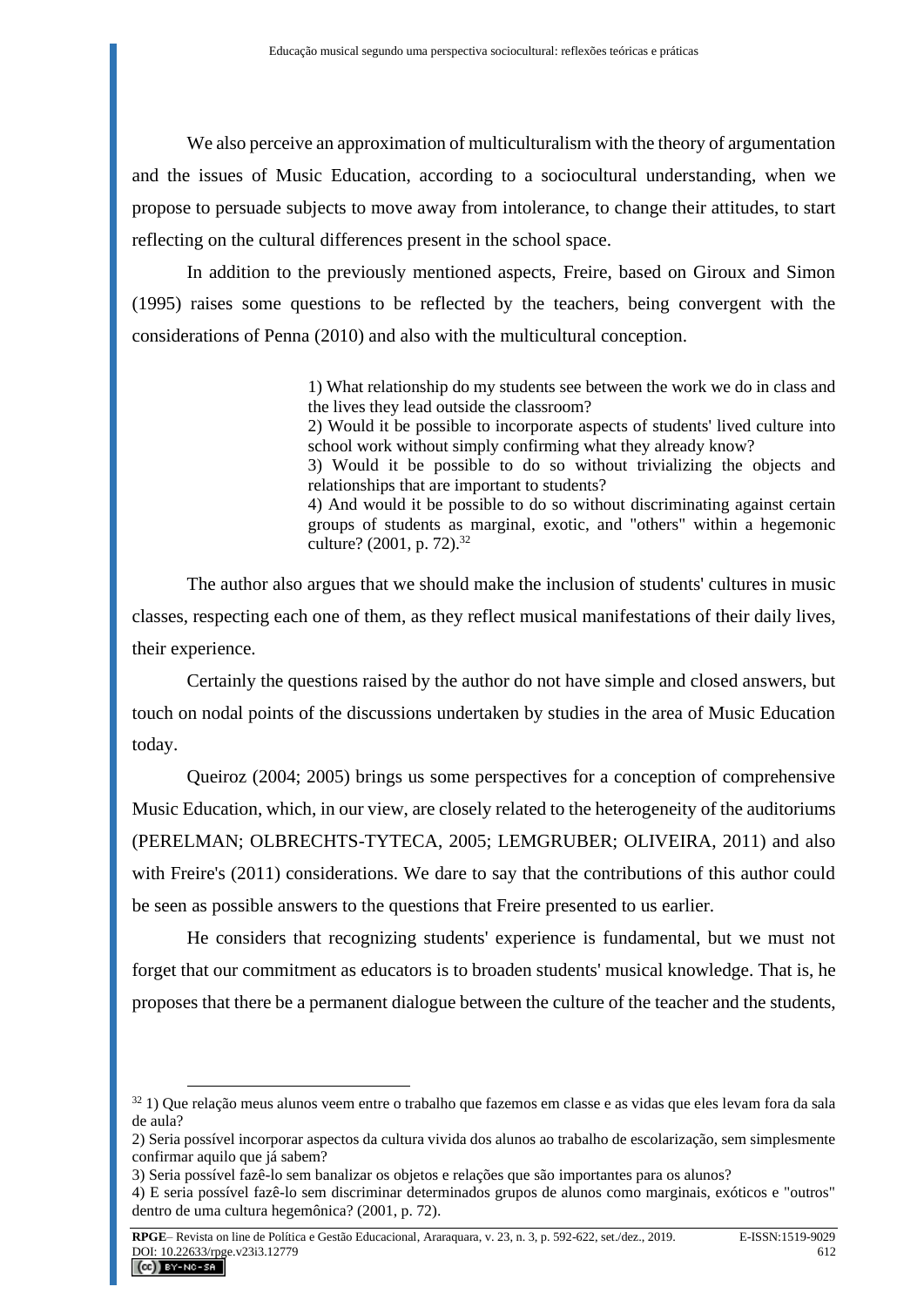but emphasizes that taking as a starting point for the pedagogical work elements that students bring from their reality does not mean staying in it.

Queiroz also warns us that the sociocultural context cannot be considered as initial, just to encourage students, because it does not bring subsidies to offer their own "adequate" musical formation. The knowledge brought by students should and can contribute to a broad musical education. It will be up to the teacher, to promote the necessary adaptations and insertions, because

> [...] musical education is expected not only to conform to the cultural system of a society, but to interfere with it, enabling the autonomy of its subjects to configure new conceptions of music and their relationships. Starting from the cultural reality of students does not mean staying in it. It is important that new options and discoveries be offered for music to be experienced, (re) created and (re) lived musically, meaningful to each actor's own life experience involved in the process of music education (OUEIROZ, 2004, p.  $105$ )<sup>33</sup>

Still according to the author, "disabling" the repertoires to be worked on is a constant challenge, that is, there is no better and worse music or song to be used: we must realize what kind of content (contribution) each one can provide to promote the music learning. "Disappointing" the repertoires, we thus have an opening for music of various types and musical systems without restricting students' knowledge and musical/aesthetic enhancement.

> To consider music as a sociocultural phenomenon means to understand music as something that inserts the artistic-musical practice in a more complex network of systems, where it takes much more than music, as a sound phenomenon, to characterize a representative expression present in the cultural universe of its musicians. practitioners. This perspective leads us to new directions for music education. Directions that lead us to broader paths that recognize the lack of a single song and value the distinct and varied musical manifestations (QUEIROZ, 2005, p. 62).<sup>34</sup>

We realize that through dialogue, the appreciation of the present musical cultures - with the objective of building and expanding the musical knowledge - and the deselitization of the

<sup>33</sup> [...] espera-se da educação musical não somente uma conformidade com o sistema cultural de uma sociedade, mas sim uma interferência neste, possibilitando a autonomia dos seus sujeitos para configurar novas concepções de música e suas relações. Partir da realidade cultural dos alunos não significa ficar nela. É importante que sejam oferecidas novas opções e descobertas para que a música seja experimentada, (re)criada e (re)vivida de forma musical, significativa para a própria experiência de vida de cada ator envolvido no processo de educação musical (QUEIROZ, 2004, p. 105).

<sup>&</sup>lt;sup>34</sup> Considerar a música como fenômeno sociocultural significa entendê-la como algo que insere a prática artísticomusical numa rede de sistemas mais complexa, onde é preciso muito mais que música, enquanto fenômeno sonoro, para caracterizar uma expressão representativa e presente no universo cultural dos seus praticantes. Essa perspectiva nos conduz a novos direcionamentos para a educação musical. Direcionamentos que nos levam a caminhos mais abrangentes, que reconhecem a inexistência de uma única música e valorizam as distintas e variadas manifestações musicais (QUEIROZ, 2005, p. 62).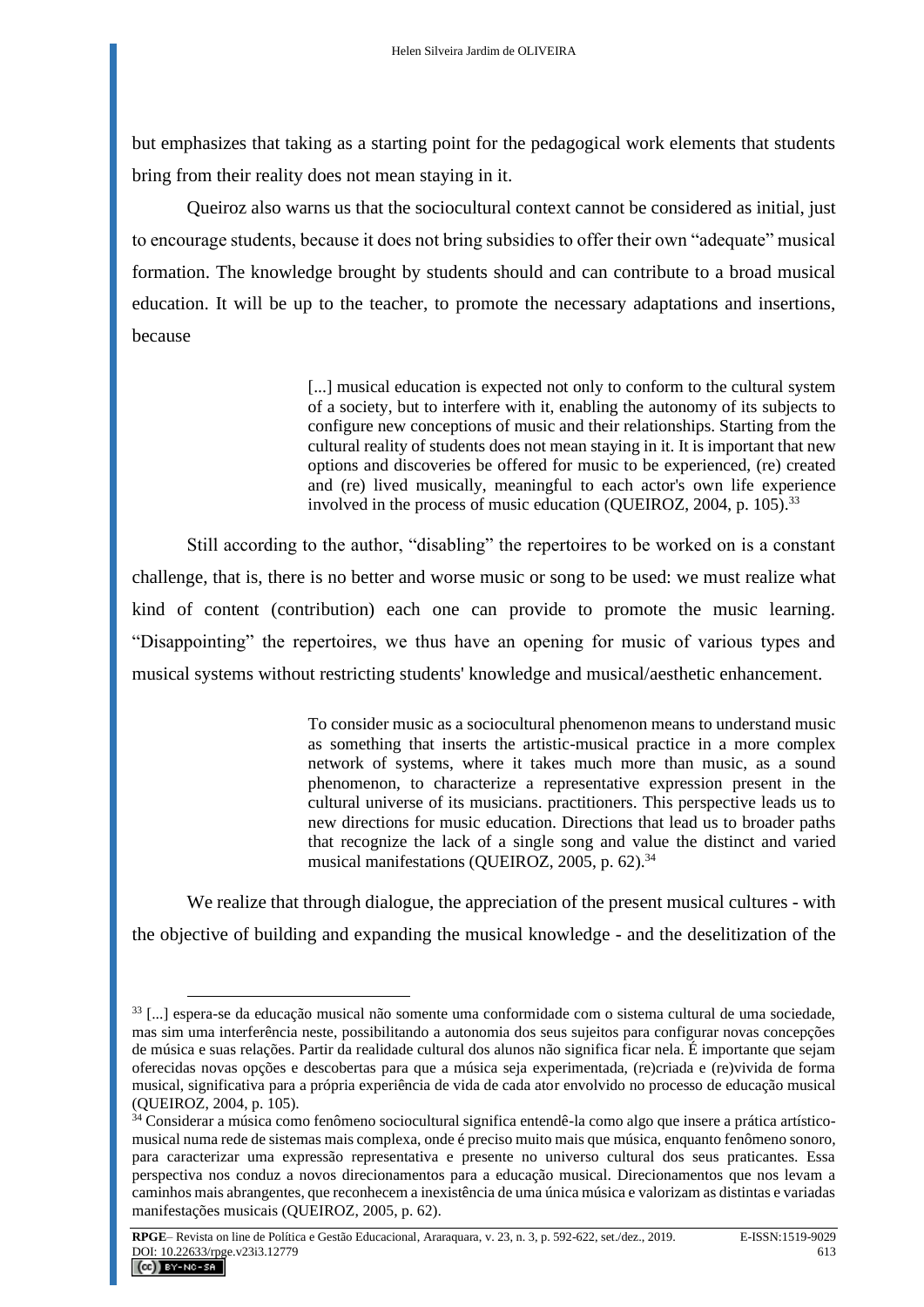repertoires it is possible to incorporate aspects of the students' culture without trivializing what they consider important, removing the discrimination in relation to certain groups of students, because all will have a voice, inserting them, therefore, in the educational process as auditoriums and as speakers.

In this way, we can ensure students a satisfactory and consistent experience in the Music Education process by providing space for their everyday music in class. In this sense, we believe that the elements brought by Queiroz (2004; 2005) answered some questions previously raised by Freire (2001).

We note that often, due to lack of time, pressure from a stricter curriculum and even methodological difficulties, ie, the unpreparedness of educators to deal with sociocultural differences in the classroom, we disregard the questions raised by Freire. Conducting a music class from a more homogeneous perspective would be an "easier" way to go; However, conducting homogeneous classes with heterogeneous audiences generates several difficulties that should be considered, since

> [...] the students constitute, as has been said, heterogeneous audiences, either because they come from different social backgrounds from the one in which the teacher is inserted, or for religious, ethnic-racial or other reasons. Therefore, their life stories are not erased when they enter the classroom, leading them to "measure" teachers in terms of their very different knowledge, beliefs, values, habits and attitudes. The confrontation between what students think and are and what is indicated to them by teachers as the right way of being and acting is thus inevitable (OLIVEIRA, 2011, p. 93).<sup>35</sup>

Another consideration we can present is that if we admit the existence of a cultural diversity that is also revealed in musical terms, we must have several teaching strategies. Therefore, it is essential to establish a dialogue between the different educational levels (formal and informal) that work with Music Education.

> Just as we understand musical diversity, we need to understand that a diversity of strategies for teaching music is needed. In this sense, we have much to learn from the informal processes practiced in the different spaces and contexts of society, not in order to transplant them to formal institutions, but in order to understand different relationships and teaching situations from them. and music learning (QUEIROZ, 2004, p. 102).<sup>36</sup>

<sup>35</sup> [...] os alunos constituem, como foi dito, auditórios heterogêneos, seja porque são oriundos de meios sociais diversos daquele no qual se insere o professor, seja por razões de natureza religiosa, étnico-racial ou outras quaisquer. Assim sendo, suas histórias de vida não são apagadas quando entram nas salas de aula, levando-os a "medir" os docentes em termos de conhecimentos, crenças, valores, hábitos e atitudes muito diferentes. O confronto entre aquilo que os estudantes pensam e são e o que lhes é indicado pelos professores como modo correto de ser e de agir torna-se, assim, inevitável (OLIVEIRA, 2011, p. 93).

<sup>36</sup> Da mesma forma que entendemos a diversidade musical, necessitamos entender que é necessária uma diversidade de estratégias para o ensino da música. Nesse sentido, temos muito que aprender com os processos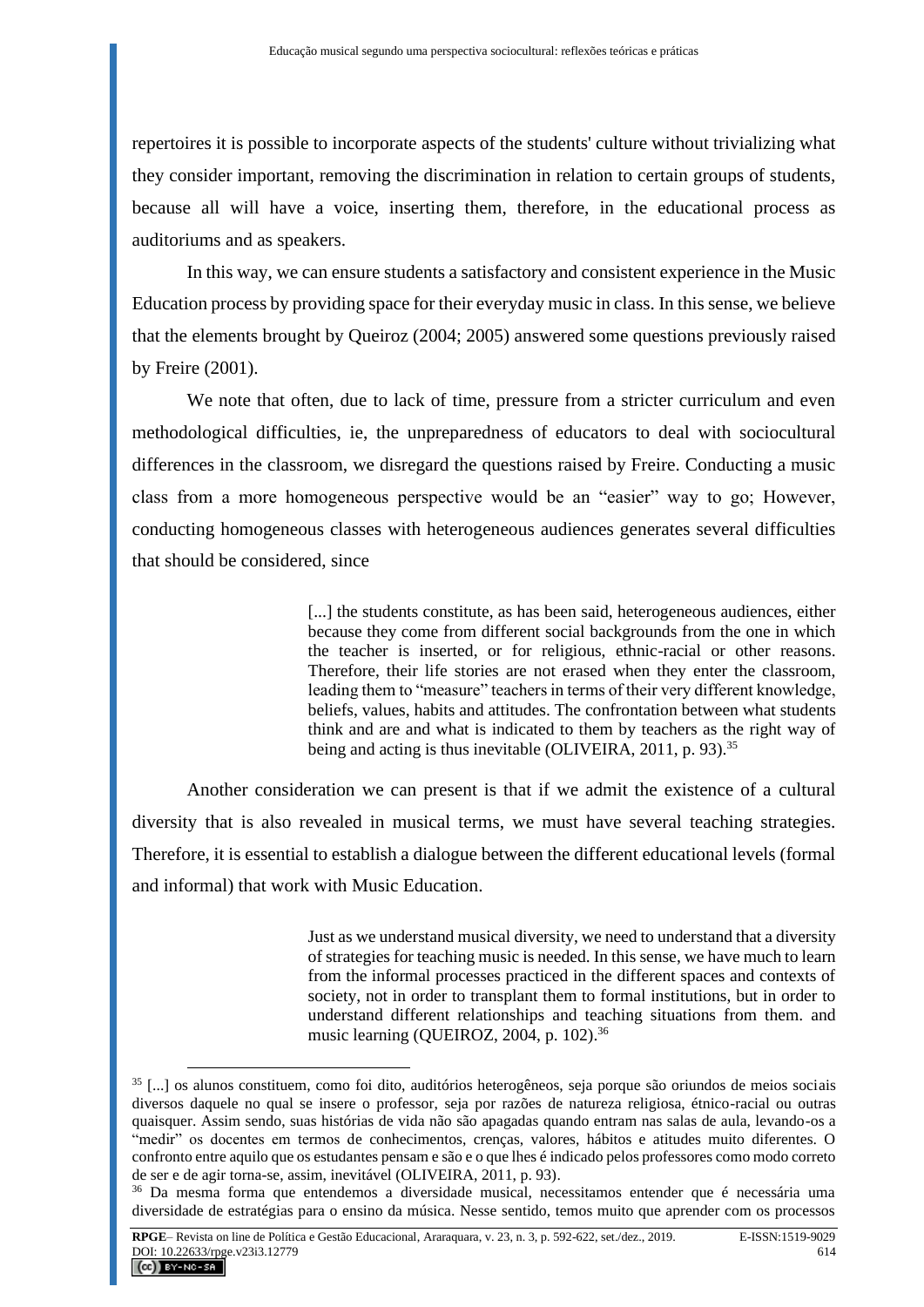Like Queiroz (2004; 2005), Penna (2010) defends the valorization of the expansion of the students' cultural universe, conceiving the dialogue as a necessary principle for this to happen and also for the exchange of experiences.

> [...] the conception of music and art that underlies our pedagogical practice becomes broad enough to embrace multiplicity, indicating dialogue as a practice and principle for dealing with diversity. Dialogue as a principle is based on a dynamic conception of culture, which understands it as 'living', in constant process (PENNA,  $2010$ , p. 93).<sup>37</sup>

Conceiving dialogue as a principle also converges with Lemgruber and Oliveira (2011) approach in the fields of argumentation and education. Dialogue is the element that facilitates the negotiation of the distances between the different cultures that are present in music classes.

> Dialogue, as a pedagogical strategy that aims to break with homogenizing and monocultural postures (generally valuing a Eurocentric culture), should be aware that it can generate both agreements and disagreements, because students, in their formative process, live with different educations: family, religious group, neighborhood community, etc. In view of this, they are made to choose, to make decisions regarding what to follow (OLIVEIRA, 2011, p. 93).<sup>38</sup>

Queiroz (2004, p. 106), who also mentions the importance of dialogue, adds that it should be done within an understanding that there are different meanings and meanings in relation to music that are in line with each group and/or cultural context:

> [...] the different musical worlds and the different processes of music transmission in each society make us realize that music education is facing a plurality of contexts, which have multiple symbolic universes. In this way, only by creating plural strategies and understanding music as having value in itself, but also bringing other meanings, we can think of a true dialogue between music education and culture. A dialogue that goes beyond verbal discourse and fits into the musical discourse of each group and/or social context.<sup>39</sup>

informais praticados nos diferentes espaços e contextos da sociedade, não no intuito de transplantá-los para as instituições formais, mas sim com o objetivo de, a partir deles, entender diferentes relações e situações de ensino e aprendizagem da música (QUEIROZ, 2004, p. 102).

 $37$ [...] a concepção de música e de arte que embasa a nossa prática pedagógica torna-se suficientemente ampla para abarcar a multiplicidade, indicando o diálogo como prática e princípio para lidar com a diversidade. O diálogo como princípio baseia-se numa concepção dinâmica de cultura, que a entende como 'viva', em constante processo (PENNA, 2010, p. 93).

<sup>38</sup> O diálogo, como estratégia pedagógica que vise a romper com as posturas homogeneizadoras e monoculturais (geralmente valorizadoras de uma cultura eurocêntrica), deve atentar para o fato de que poderá gerar tanto acordos quanto desacordos, pois os alunos, em seu processo formativo, convivem com diferentes educações: a da família, a do grupo religioso, a da comunidade de bairro, etc. Em vista disso, são levados a escolher, a tomarem decisões com relação ao que devem seguir (OLIVEIRA, 2011, p. 93).

<sup>39</sup> [...] os diferentes mundos musicais e os distintos processos de transmissão de música em cada sociedade nos fazem perceber que a educação musical está diante de uma pluralidade de contextos, que têm múltiplos universos simbólicos. Dessa maneira, somente criando estratégias plurais e entendendo a música como algo que tem valor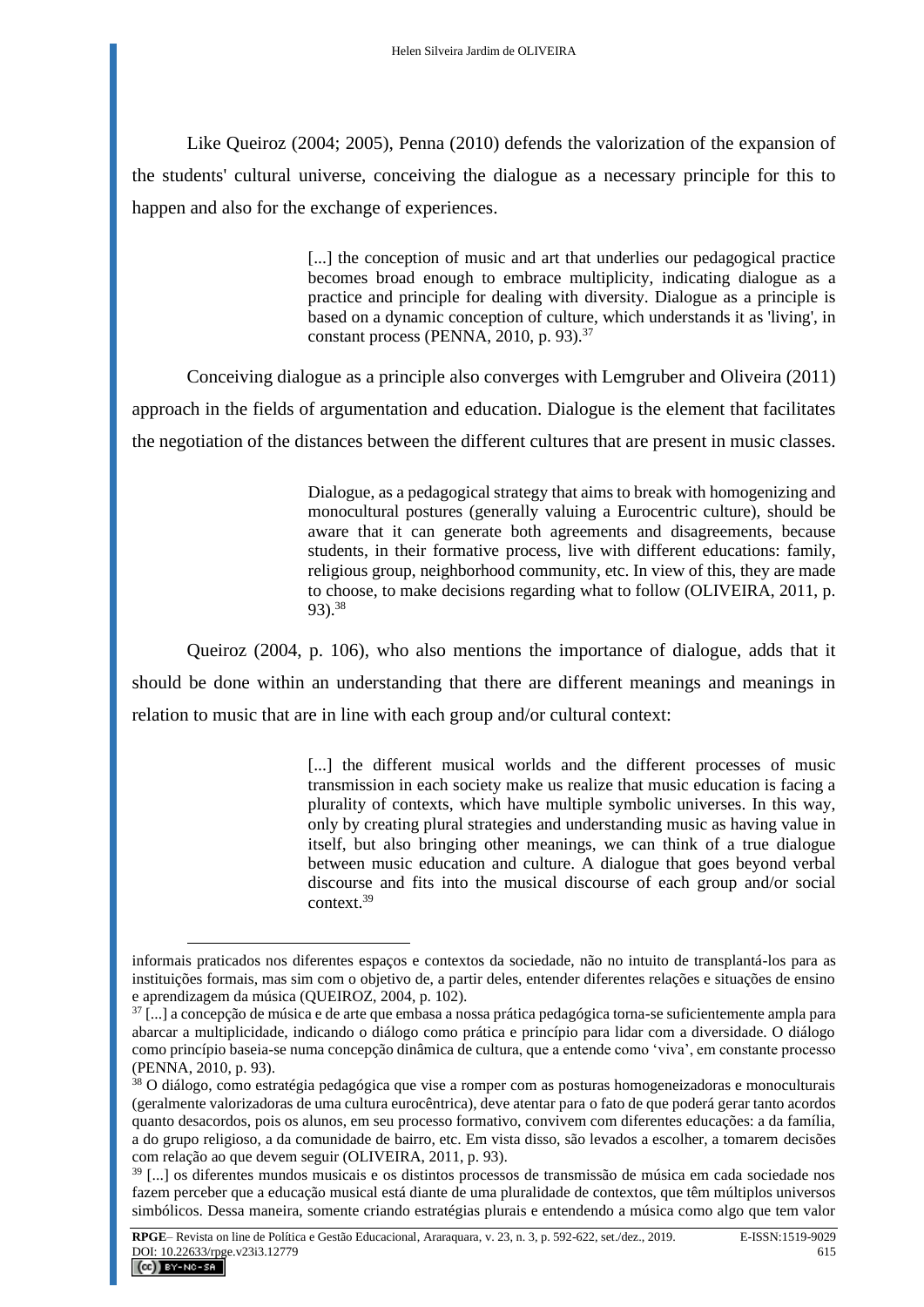This author also brings us some contributions concerning the possibilities of contribution of Music Education to the individual, when we consider and welcome the different cultures and provide a dialogue between them. To some extent, such contributions, in our view, constitute working principles that can guide a practice of Music Education in a sociocultural bias.

• educational experiences that interact with the reality of each culture;

• teaching contextualized with the different musical universes of everyday life;

• musical practices and experiences that portray significant experiences for each subject of the educational process;

• broad view of the cultural/musical values of society;

• distinct musical experiences that allow the individual in a given context to know and recognize different cultural "accents", including his own;

• aesthetic and artistic-musical expansion based on knowledge and experience with different aspects of different cultures;

• Appreciation and enjoyment of musical learning provided by the different media and agents present in the musical process of each culture. (QUEIROZ, 2004, p. 105).<sup>40</sup>

We realize that the contributions presented by Queiroz are convergent with the principles (guidelines) proposed by Freire (2011) and we emphasize that the contributions pointed out by Queiroz may refer to more than one of the guidelines proposed by Freire.

When we offer "educational experiences that interact with the reality of each culture", we have a relationship with the principle of current practice, since it encompasses all musical manifestations that blend in contemporary times, but we can also identify a relationship with the principle of aesthetic experience and the building of knowledge.

Offering a "teaching contextualized with the different musical universes of everyday life" and relating to the principle of current practice brings us to the principles of preservation of knowledge and historicity, as well as aesthetic experience, which will be present whenever

em si mesmo, mas que também traz outros sentidos e significados, poderemos pensar num verdadeiro diálogo entre educação musical e cultura. Um diálogo que transpasse o discurso verbal e se insira no discurso musical de cada grupo e/ou contexto social.

<sup>40</sup> • experiências educativas que interajam com a realidade de cada cultura;

<sup>•</sup>ensino contextualizado com os diferentes universos musicais da vida cotidiana;

<sup>•</sup> práticas e vivências musicais que retratem experiências significativas para cada sujeito do processo educativo;

<sup>•</sup> visão ampla dos valores culturais/musicais da sociedade;

<sup>•</sup> vivências musicais distintas que permitam ao indivíduo de um determinado contexto conhecer e reconhecer diferentes "sotaques" culturais, inclusive o seu próprio;

<sup>•</sup> ampliação estética e artístico-musical a partir do conhecimento e da experiência com diferentes aspectos de distintas culturas;

<sup>•</sup> valorização e aproveitamento do aprendizado musical proporcionado pelos diferentes meios e agentes presentes no processo musical de cada cultura. (QUEIROZ, 2004, p. 105).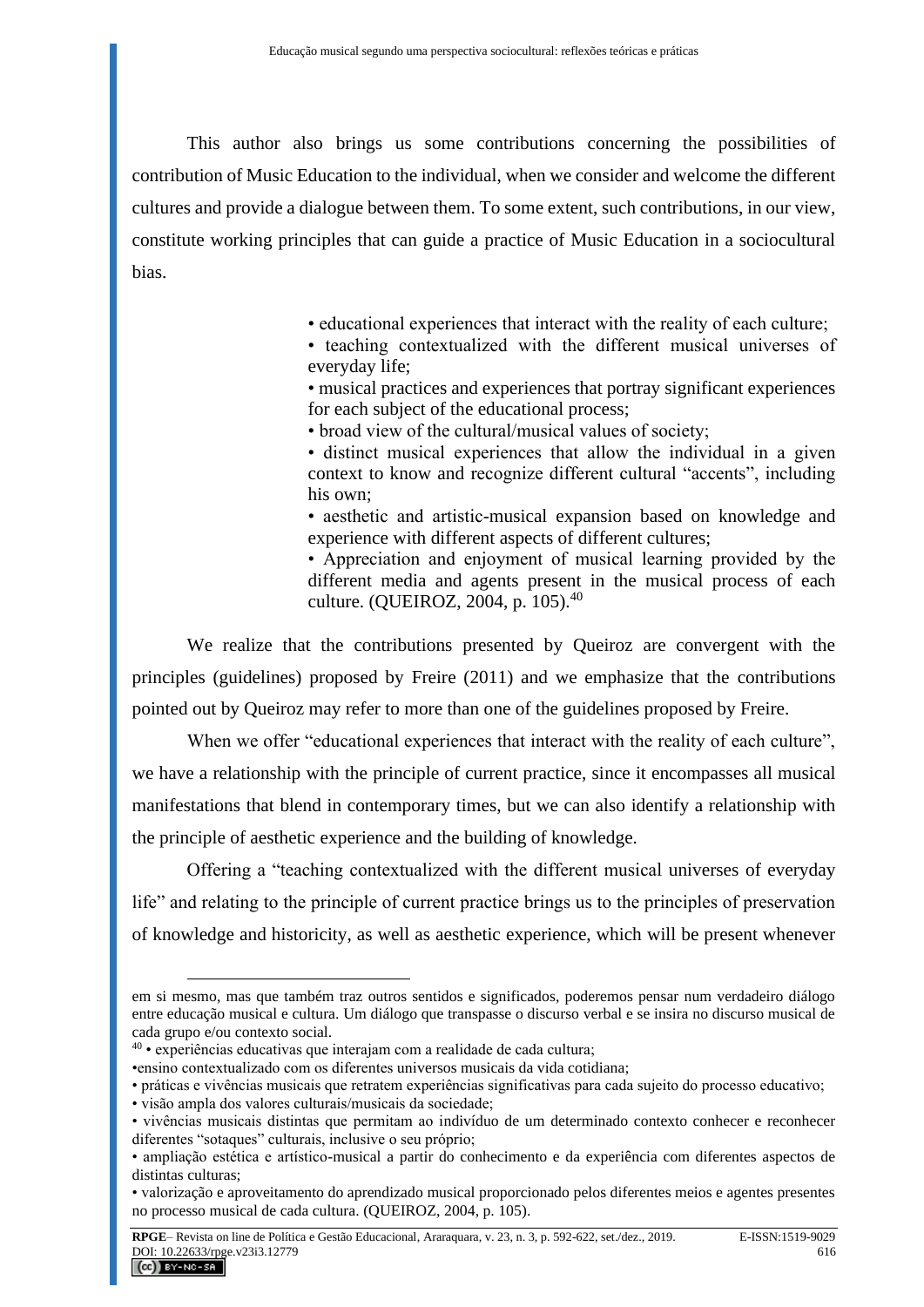music if you do it alive. Society has a musical collection that is constantly transformed throughout history through the reflections and interventions made by human beings according to their cultural environment and, therefore, there are no space-time ties for this update to occur. We believe, like Freire (2011), that in everyday life there is a present that encompasses residues of the past and latencies of the future.

By providing "musical practices and experiences that portray meaningful experiences for each subject of the educational process," we can recognize the presence of the principles of knowledge creation, current practice, aesthetic experience, and political implication as transformative action. Through the practices and experiences brought to the educational environment, students are able to build musical knowledge and reflect on these contents, continuously recreating them.

Providing a broad view of the cultural / musical values of society is mainly related to the principles of preservation of knowledge and historicity. Besides the students know different cultural collections present in society, they can reflect on present, past social relations and also make projections for the future, producing new values.

When we think of considering in our pedagogical work "the multiple musical experiences that allow the individual of a given context to know and recognize different cultural 'accents', including his own" we see possibilities to realize the principles of knowledge preservation, knowledge creation, current practice, historicity, critical reflection and theoretical elaboration.

We can also perceive a relationship with the principle of preservation of knowledge, because we understand that each society has a cultural baggage preserved throughout its history that should not be considered as fixed content, solid, inflexible, but subject to critical reflection and a permanent transformative movement. The act of recognizing different accents brings us to an existing cultural collection.

By promoting a conversation between the knowledge of different luggage, including new knowledge, the opportunity for building knowledge is promoted, which can generate, in practice, a hybridization between aspects of the past and the present.

The current practice is ensured in the act of considering and welcoming, at present, the different cultural accents present at any time, thus favoring a multicultural musical practice. This means that the individual has access to know new accents, to recognize and rework this knowledge.

Historicity is present as a principle, as it seeks to account for the sociocultural relations that permeate music for the comprehension of the historical moment experienced (be it present,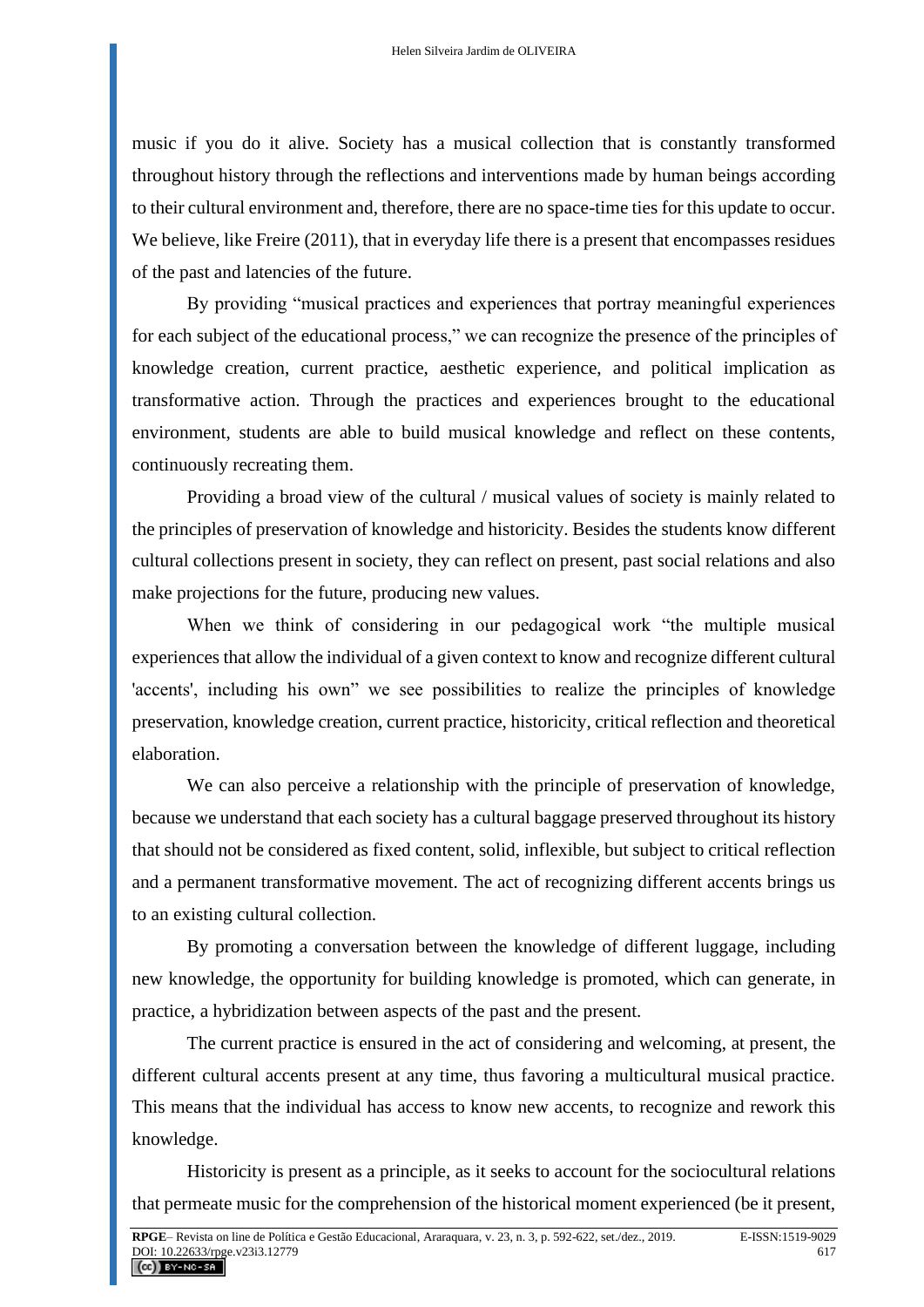past or future). This principle also contributes to the awareness that each individual is an agent of history because it interferes with it permanently.

Finally, we find the presence of the principle of critical reflection and theoretical elaboration, because speaking of cultural accents brings us, for example, to the choices and values involved, which also involves limits, convergences and divergences, prejudices and differences in relation to perceptions about the world.

Promoting "aesthetic and artistic-musical expansion from knowledge and experience relating to different aspects of different cultures" is related to the principles of aesthetic expression, critical reflection and theoretical elaboration, since aesthetic experience, as understood in this article, should not be dissociated from a reflective dimension. Art generates knowledge according to the assumption assumed in this work. The aesthetic experience, which realizes the artistic experience, contributes to the full development of man. The aesthetic experience presupposes choices that involve values in constant interaction with society and its multiple cultural manifestations, and should be frequently questioned in Music Education and object of reflection. The knowledge generated by art must be elaborated and reworked in a dynamic and dialogical process.

The "appreciation and enjoyment of musical learning provided by the different media and agents present in the musical process of each culture", in our view, is related to the principle of current practice and the creation of knowledge. We consider the presence of the principle of current practice when there is receptivity to music from different cultures in the pedagogical work, not only to generate motivation in the students, but also so that, from it, there is expansion of knowledge.

The principle of knowledge creation can also be glimpsed, because we understand that there must be a dialogue between the framework of experiences that the student already has, coming from the cultural environment in which he is inserted, with other knowledge that he will build in the classroom. That is, knowledge is dynamically processed in a constant movement.

The contributions and principles brought by Queiroz (2004; 2005) and Freire (2011) can be analyzed through dialogue, i.e., argumentation. On the issue of dialogue, Santos *et al.* (2011, p. 225-226) point out that we have one option left,

> [...] to promote dialogue between cultures and to approach the music of other cultural groups as a condition for turning to our own musical practice, understanding it better, but never for what it seems to lack (SEEGER, 1980; SWANWICK, 2003, p. 36). This dialogue makes it possible to expand, expand listening to the cultural diversity present in the community where this student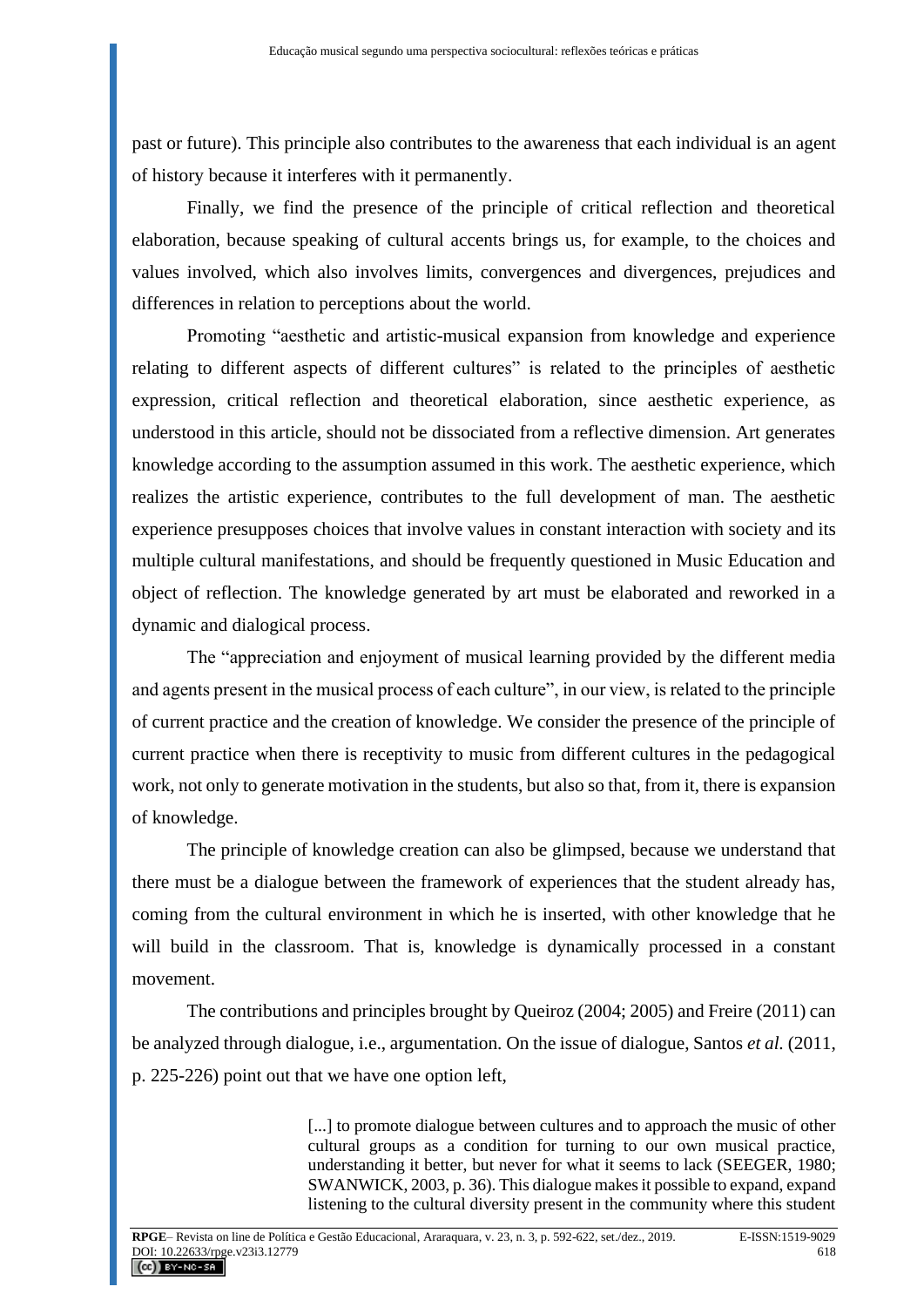lives or even within the school, because "living in the same neighborhood or attending the same school does not necessarily correspond to belonging to the same social, economic, symbolic and ideological networks" (author' highlights). $41$ 

We consider that a conception of Music Education that values sociocultural aspects finds, in dialogue, a fertile way to understand different cultures present in music classes (FREIRE, 2011; PENNA, 2010; QUEIROZ, 2005; SANTOS *et al.,* 2011) and this is convergent with the theory of argumentation applied to education, according to Lemgruber and Oliveira (2011).

We realize that, based on our teaching experience, there is often room for dialogue and questioning during the lessons that favors agreements, although in certain situations, once an agreement has been reached, there is no possibility of returning to the questioning, as this would mean remaining indefinitely in the discussion process.

We consider that, in order to contemplate the diversity of pedagogical situations, agreements must not be eternal or timeless, however, it is necessary to set limits, since in any argumentative process there are also temporal limitations, as stressed by Perelman (2004, p. 373):

> Linked to all the changes brought about by time, change of the person, change of the argumentative context, the argument is never definitively closed; It is never useless to reinforce it. But, on the other hand, being an action, the argument lies within strict temporal limits. The length of a speech is usually carefully controlled, the listener's attention cannot be extended indefinitely; the urgency of the decision precludes further discussion even if uncertainties have not been overcome, even if all angles of the problem cannot be thoroughly examined.<sup>42</sup>

At all times, in this paper, we are arguing for music lessons that consider sociocultural factors, considering that they condition the different auditoriums and are also conditioned by them. However, we have to worry about not valuing a specific cultural group and may generate a "ghettoization" (PENNA, 2010) or a situation of monocultural privilege. Even we can say

<sup>41</sup> [...] a de promover o diálogo entre culturas e aproximarmo-nos das músicas de outros grupos culturais como condição para nos voltarmos para a nossa própria prática musical, entendendo-a melhor, mas nunca pelo que lhe *parece* faltar (SEEGER, 1980; SWANWICK, 2003, p. 36). Esse diálogo possibilita ampliar, expandir a escuta da diversidade cultural presente na própria comunidade onde esse aluno vive ou até mesmo dentro da escola, pois "morar no mesmo bairro ou frequentar a mesma escola não corresponde necessariamente a pertencer à mesma rede de relação social, econômica, simbólica, ideológica" (grifo das autoras).

<sup>42</sup> Ligada a todas as mudanças acarretadas pelo tempo, mudança da pessoa, mudança do contexto argumentativo, a argumentação jamais está definitivamente encerrada; nunca é inútil reforçá-la. Mas, por outro lado, sendo uma ação, a argumentação se situa em limites temporais estritos. A duração de um discurso é em geral minuciosamente controlada, a atenção do ouvinte não pode prolongar-se indefinidamente; a urgência da decisão impede que se prossigam os debates, mesmo que as incertezas não tenham sido dominadas, mesmo que todos os ângulos do problema não possam ter sido examinados de modo exaustivo.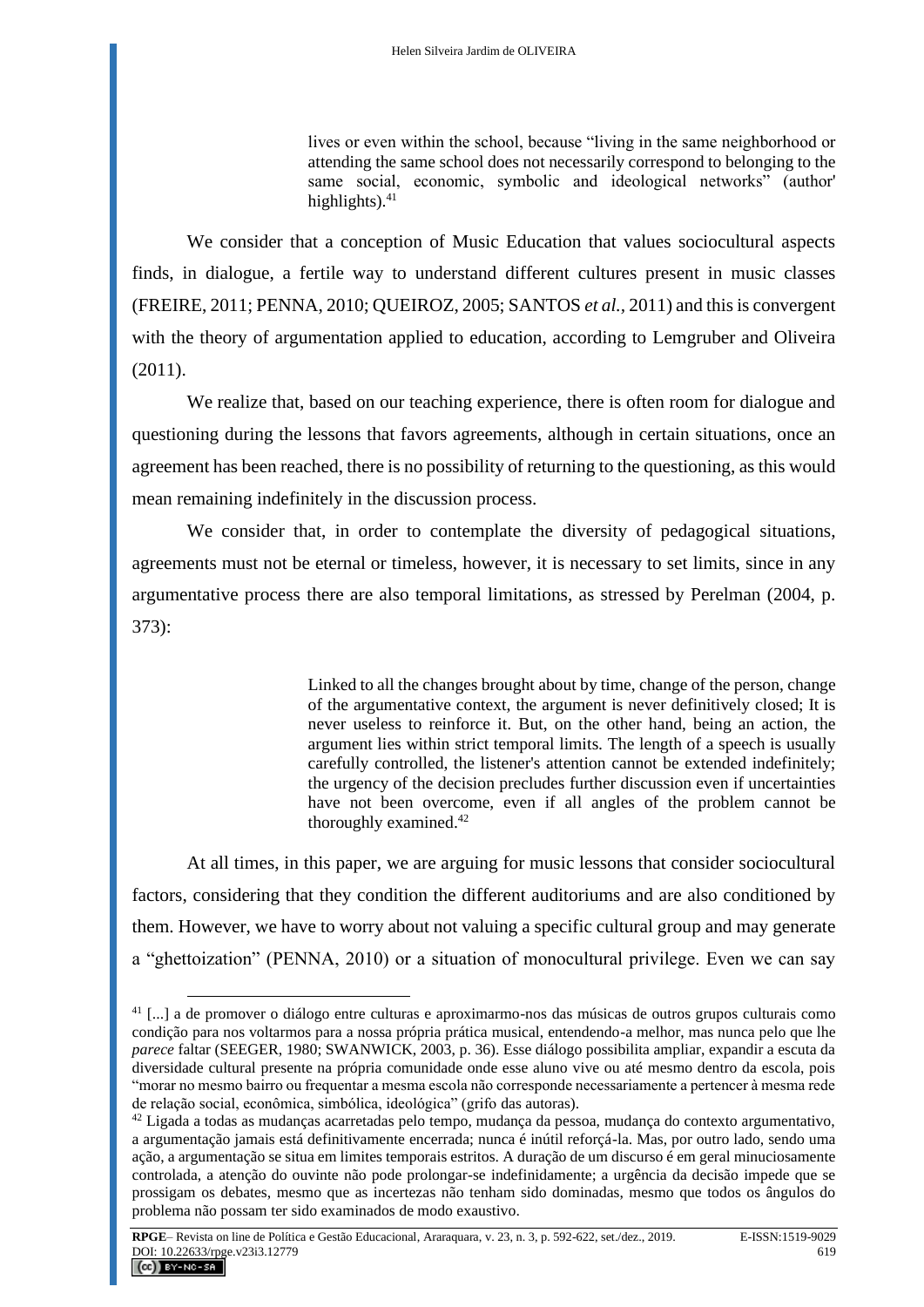that ghettoization is one of the criticisms directed at multiculturalism, because we can privilege one group over the other, encouraging, even without such intention, that specific cultural groups only dialogue among themselves, that they live only in their "world".

What we argue here is that these different groups coexist and relate in society and, consequently, in the school space, enabling constant debates and reflections about these differences. We know this is not an easy task, but it is a permanent challenge.

> We argue that the "place" of diversity is not acceptance and tolerance, much less agreement, but respect. If we say that we accept or tolerate someone or any situation, to some extent we have already created a detachment and a hierarchy between us and the other. In order to establish an agreement, which is different from agreement, we have to try to minimize the distances that separate us from each other and for that we have to give in, not uncritically, but reflexively! (OLIVEIRA; OLIVEIRA,  $2018$ , p.  $207-208$ ).<sup>43</sup>

Sekeff (2007) also considers music as cultural knowledge related to a specific community that favors the integration and creation of identity in the social system of which the individual is part, an identity that is perpetuated and constantly self-organizing.

Varying the pedagogical work giving space for the contribution of different cultures, valuing different musical codes and also promoting their integration are ways to remove a monocultural perspective in music lessons.

> In the field of education, ghettoization would lead to curriculum proposals that focus exclusively on the study of group-specific cultural patterns. This stance is quite reductionist, if we consider the broad and diverse artistic and cultural heritage of humanity, if we consider the almost infinite multiplicity of musical manifestations, expressing different poetics. [...] Often ghettoization is linked to an idealization of cultural roots, leading to the "freezing" or "fixation" of cultural practices, which denies the living and dynamic character of culture and society (PENNA, 2010, p. 96).<sup>44</sup>

Regarding this issue, Santos *et al.* bring us the following contribution:

In the school situation, the songs come loaded with meanings and entangled by the social context to which the student-subjects refer them. But the school

<sup>43</sup> Defendemos que o "lugar" da diversidade não é o da aceitação e o da tolerância, muito menos o da concordância, mas sim o do respeito. Se dizemos que aceitamos ou toleramos alguém ou alguma situação, em alguma medida já criamos um distanciamento e uma hierarquia entre nós e o outro. Para estabelecermos um acordo, que é diferente de concordância, temos que procurar minimizar as distâncias que nos separam do outro e para isso precisamos ceder, não de modo acrítico, mas reflexivo! (OLIVEIRA; OLIVEIRA, 2018, p. 207-208).

<sup>44</sup> No campo da educação, a guetização levaria a propostas curriculares que se voltam exclusivamente ao estudo dos padrões culturais específicos do grupo. Essa postura é bastante reducionista, se pensarmos no amplo e diversificado patrimônio artístico e cultural da humanidade, se considerarmos a multiplicidade quase infinita de manifestações musicais, expressando poéticas diferenciadas. [...] Muitas vezes a guetização está ligada a uma idealização das raízes culturais, levando ao "congelamento" ou "fixação" de práticas culturais, o que nega o caráter vivo e dinâmico da cultura e da sociedade (PENNA, 2010, p. 96).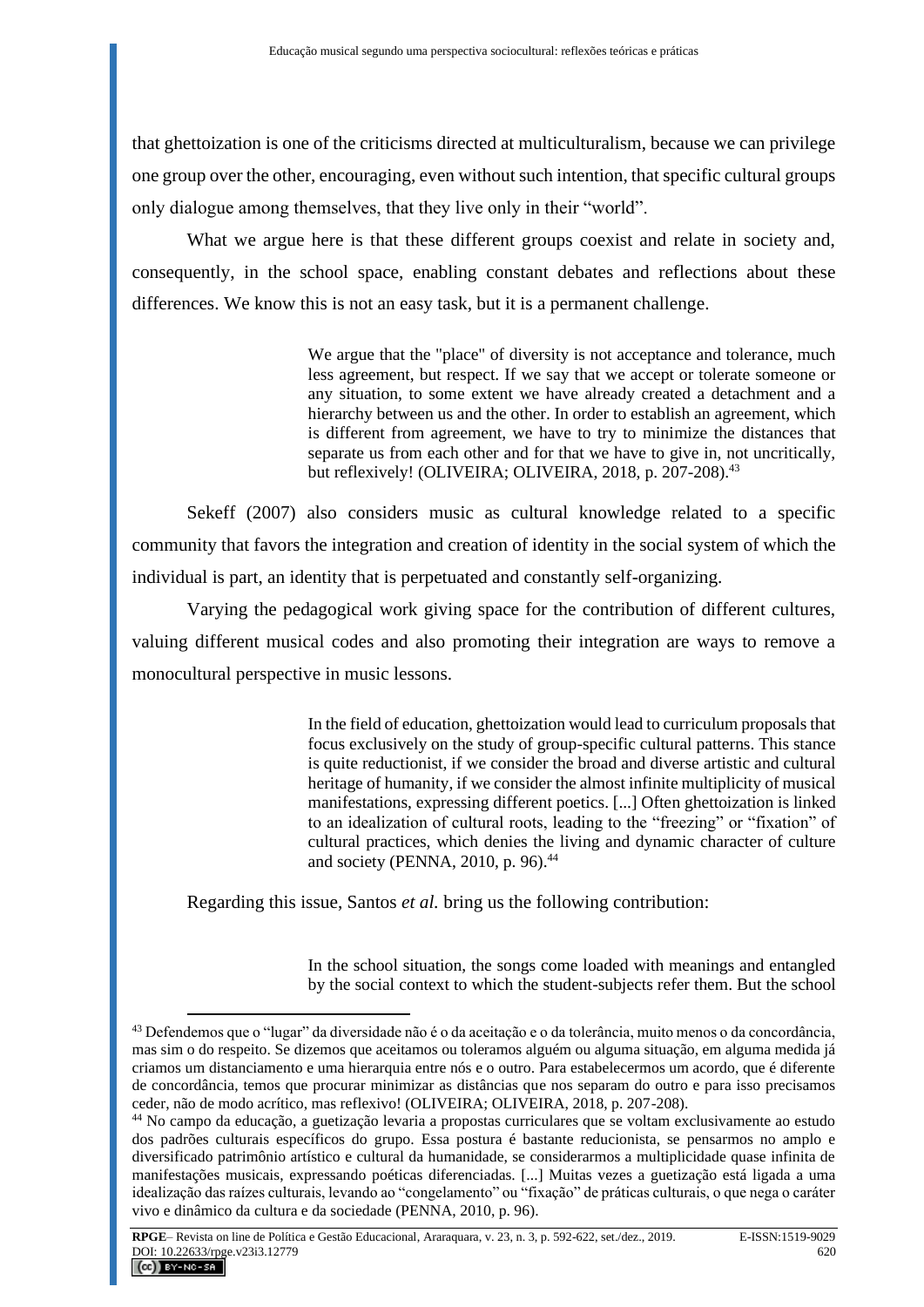ends up "museifying" the cultural fact in the name of supposed purity; or celebrating identities fixed in cultural goods representative of an ethnic, national or regional community and even constituting musical ghettos [...]  $(2011, p. 225).$ <sup>45</sup>

Penna (2010) and Santos *et al.* (2011) raise an issue that we must be aware of: the solidification of cultural practices, a risk that we often take when contemplating one group over the other. We reiterate our understanding that, in the case of heterogeneous audiences, it is not appropriate to consider cultural purity or to set ideal cultural standards, since the sociocultural process, besides being diversified, is constantly moving, that is, it is dynamic.

Dealing with speakers/auditoriums that have unequal musical demands is constantly being discussed and reflected by the acting teachers and also by those in the process of formation. Dialogue between cultures should be fostered, as should dialogue between the educator and the existing musical possibilities.

Various musical environments allow the music teacher to broaden his pedagogical action. Recognition of this diversity has affected teacher education regarding the competences (personal and didactic-methodological) that are necessary to work in different places. In order to work with an open cultural vision regarding the teaching of music, we believe that there must be a resignification of musical values by teachers, students and educational institutions in general. That is, we should not choose the musical values of a single culture as superior over the values of other cultures. All cultures have something to offer for building musical knowledge. Besides that,

> [...] the multiple musical contexts demand from the educator multiple approaches in their ways of listening, making, teaching, learning and dialoguing with music. This perspective of music education, which has directly affected the educational processes and the skills required for the formation of the music teacher, has also enabled a resignification of the musical values of formal education. Any process that focuses on a single cultural view has been proven to lead to inappropriate domination, domination that tends to favor a unilateral educational practice that privileges one cultural system over others (QUEIROZ, 2004, p.  $105$ ).<sup>46</sup>

<sup>45</sup> Na situação escolar, as músicas vêm carregadas de significados e enredadas pelo contexto-social aos quais os sujeitos-alunos as remetem. Mas a escola acaba "museificando" o fato cultural em nome de uma suposta pureza; ou celebrando identidades fixadas em bens culturais representativos de uma comunidade étnica, nacional ou regional e até constituindo guetos musicais [...] (2011, p. 225).

<sup>46</sup> [...] os múltiplos contextos musicais exigem do educador abordagens múltiplas nas suas formas de ouvir, fazer, ensinar, aprender e dialogar com a música. Essa perspectiva de educação musical, que tem afetado diretamente os processos educativos e as competências necessárias para a formação do professor de música, tem possibilitado também uma ressignificação dos valores musicais do ensino formal. Já se comprovou que qualquer processo que enfoque uma única visão cultural acaba acarretando uma dominação inapropriada, dominação que tende a favorecer uma prática educacional unilateral, que privilegia um sistema cultural em detrimento de outros (QUEIROZ, 2004, p. 105).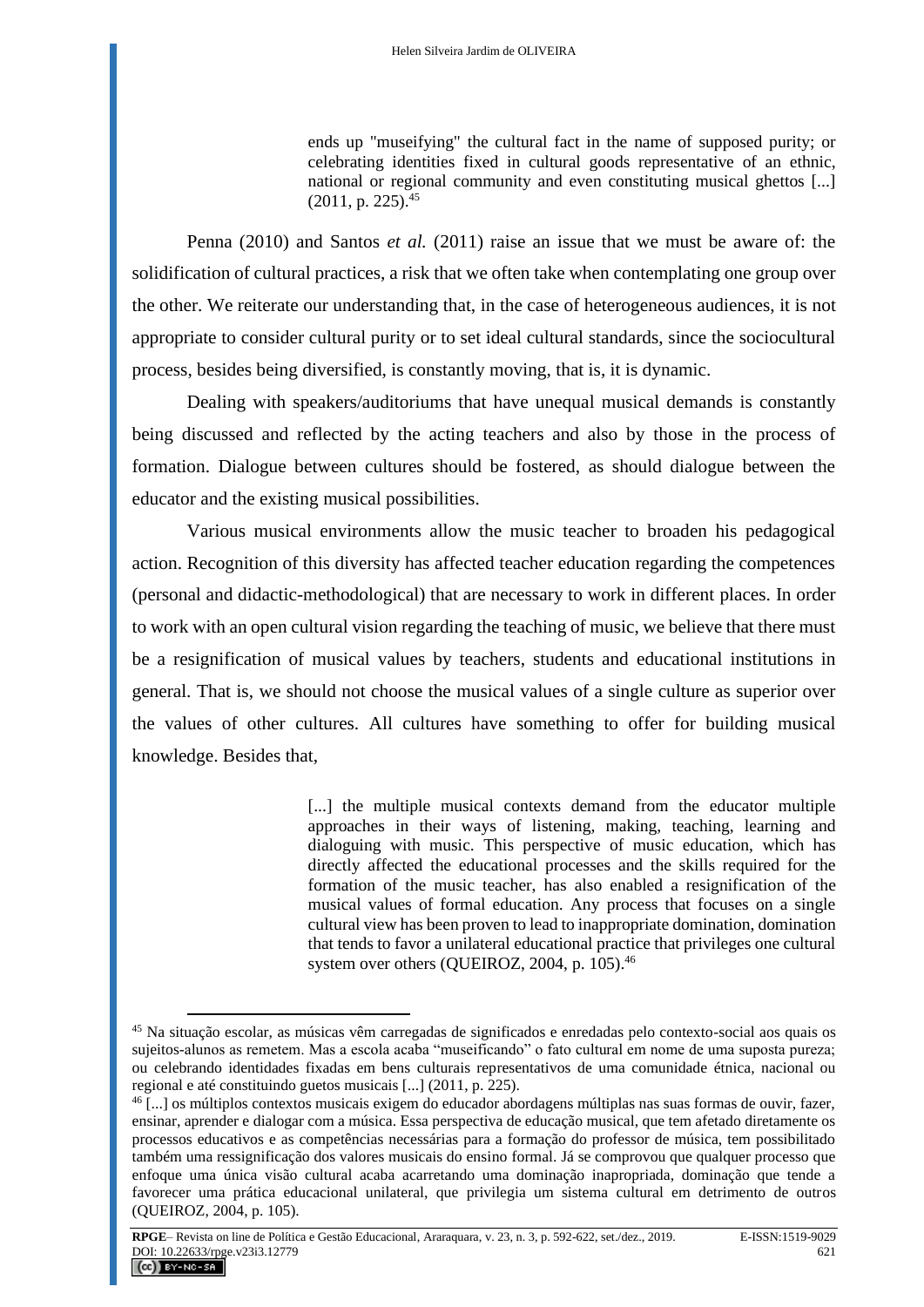Another aspect to highlight is that there are limits in the work of Music Education in relation to the possibility of covering the different manifestations and musical perspectives that each culture presents. About this, Queiroz (2004, p. 103) notes that

> It is evident that no proposal for music education will contemplate all existing musical universes in a culture. However, understanding processes of music transmission in different situations, spaces and cultural contexts allows the realization of coherent proposals for music education. Thus, we believe that from the knowledge of different perspectives of music teaching and learning, the educator will be better able to (re) appropriation and/or the creation of methodological strategies capable of encompassing different dimensions of music education.<sup>47</sup>

To the extent that we are immersed in a plural world in which subjectivities are in constant definition and redefinition, we understand that the "right", crystallized and fixed answers in the pedagogical work do not exist. What exists are plausible, credible and provisional agreements that can be established, in line with the different cultures present in the educational field.

> Our students are subjects of a plural world, where notions of time, space, boundary and boundaries no longer fit the Cartesian model, and where cultural values lose track of traditions and define themselves in the choices and uses of material disposable consumer, social and intellectual goods. Today we are crossed by a network of subjectivities resulting from many worlds, facing the contradictory, the bizarre, the unexpected and imposing questions for which there are no "right answers" (SANTOS *et al.*, 2011, p. 222).<sup>48</sup>

Finally, we consider that the following quote by Queiroz resembles the intention of this chapter, as we propose to reflect and defend a Musical Education that has a broad sociocultural look:

> [...] the relationship between music education and culture is established by man's own relations with music. Thus, one cannot think of an educational process detached from the other aspects of the particular culture of each social group. Similarly, musical education is expected not only to conform to the cultural system of a society, but to interfere with it, enabling the autonomy of

<sup>47</sup> É evidente que nenhuma proposta de educação musical vai contemplar todos os universos musicais existentes em uma cultura. No entanto, entender processos de transmissão de música em diferentes situações, espaços e contextos culturais permite a realização de propostas coerentes para o ensino musical. Assim, acreditamos que a partir do conhecimento de distintas perspectivas do ensino e aprendizagem da música, o educador estará mais apto para a (re) apropriação e/ou a criação de estratégias metodológicas capazes de abarcar diferentes dimensões da educação musical.

<sup>48</sup> Nossos alunos são sujeitos de um mundo plural, onde as noções de tempo, espaço, limite e fronteiras já não cabem mais no modelo cartesiano, e onde valores culturais perdem a rota das tradições e se definem nas escolhas e usos de bens de consumo descartáveis materiais, sociais e intelectuais. Hoje somos atravessados por uma rede de subjetividades resultantes de muitos mundos, colocando-nos ante o contraditório, o bizarro, o inesperado e impondo questões para as quais já não existem "respostas certas" (SANTOS *et al*., 2011, p. 222).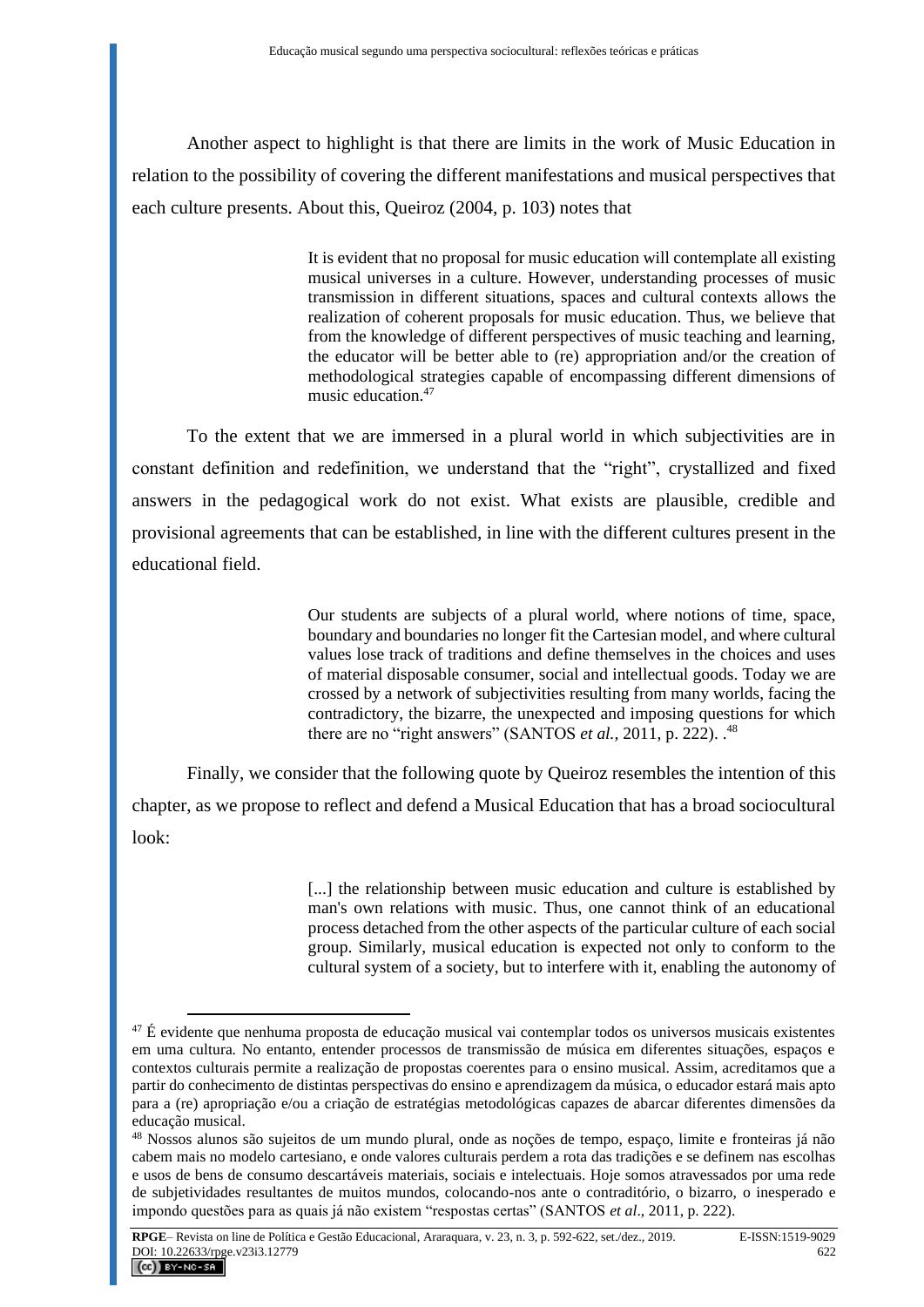its subjects to configure new conceptions of music and their relationships (QUEIROZ, 2004, p. 105).<sup>49</sup>

### **Final considerations**

There were many motivations to make this cut of our thesis. One is that we find numerous productions that argue that we value the student's reality and its socio-cultural aspects in theoretical terms and a smaller amount that focuses on how we can accomplish it with suggestions and principles combined with practice. We believe that we can relate theory and practice by addressing conceptions of musical education of a sociocultural nature.

Based on the authors and discussions, we consider that the performance of educators and students is permeated by elements from their sociocultural universe, which, in our view, do not determine, but condition, influence and regulate our actions. The manifestation of these cultures and their encounter (s) do not occur in a neutral and naive way, on the contrary, they are, in most situations, in a conflicting, contradictory and challenging way, because, as pointed out in the text, different cultures can converge, distance and even amalgamate.

In this context, Music Education from the sociocultural perspective points out some ways of reflection and action for this process to occur satisfactorily without neutralizing the differences represented by different speakers and auditoriums, but trying to put them in dialogue, in a constant dynamic of distance negotiation, so that the various worlds and languages of music can have a space in music lessons whose objectives are, among others, the broad and consistent musical formation, the development of critical thinking, social transformation and aesthetic improvement.

We observed that the reflections that were directed to the area of Music Education can also serve the other areas of education, although the present was not carried out with the purpose of generalization. While recognizing the peculiarities of each area of knowledge, we consider that the discussions here may be relatively applicable to them.

## **REFERENCES**

<sup>49</sup> [...] a relação entre educação musical e cultura é estabelecida pelas próprias relações do homem com a música. Assim, não se pode pensar em um processo educacional desvinculado dos demais aspectos da cultura particular de cada grupo social. Da mesma forma, espera-se da educação musical não somente uma conformidade com o sistema cultural de uma sociedade, mas sim uma interferência neste, possibilitando a autonomia dos seus sujeitos para configurar novas concepções de música e suas relações (QUEIROZ, 2004, p. 105).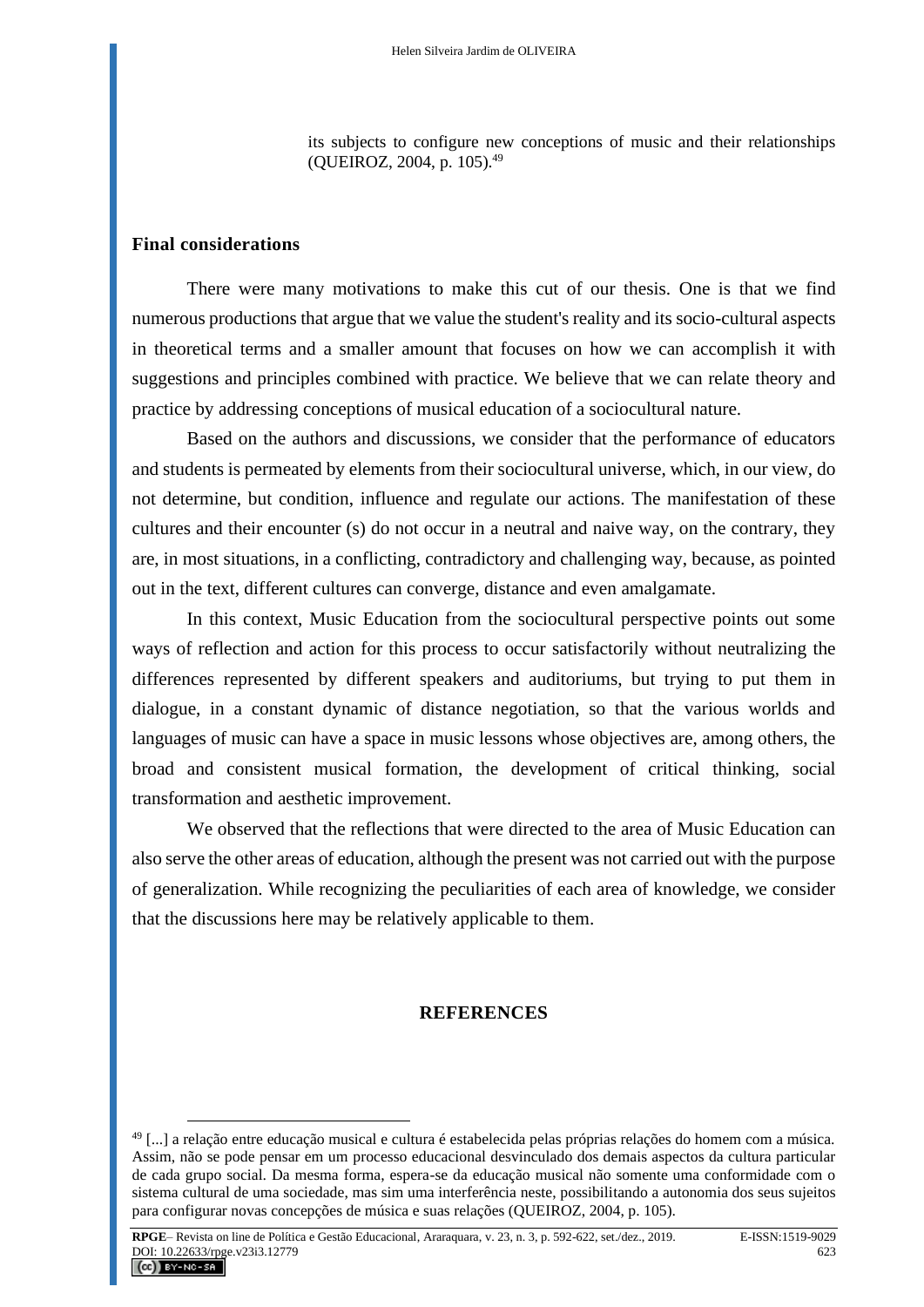ÁLVARES, Thelma Sydenstricker; AMARANTE, Paulo (Orgs.). **Educação musical na diversidade:** construindo um olhar de reconhecimento humano e equidade social em Educação. Curitiba: CRV, 2016.

BLACKING, John. **How musical is man?** 5. ed. London: Universit of Washington Press, 1995.

BLACKING, John. **Música, cultura e experiência**. Tradução de André-Kees de Moraes Schouten. São Paulo: Departamento de Antropologia/FFLCH/USP, 2007, p. 201-218.

CANEN, Ana. O Multiculturalismo e seus dilemas: implicações na educação. **Comunicação & Política,** Rio de Janeiro, v. 25, n. 2, p. 91-107, 2007.

CANEN, Ana; ARBACHE, Ana Paula; FRANCO, Monique. Pesquisando multiculturalismo e educação: o que dizem as dissertações e teses. **Educação & Realidade,** Porto Alegre, v. 26, n. 1, p. 161-181, jun./jul. 2001.

CANEN, Ana; OLIVEIRA, Ângela M. A. de. Multiculturalismo e currículo em ação: um estudo de caso. **Revista Brasileira de Educação,** Rio de Janeiro, n. 21, p. 61-74, set./dez. 2002.

CASSIRER, Ernst. **Antropologia filosófica**. São Paulo: Mestre Jou, 1977.

FISCHER, Ernst. **A necessidade da arte**. São Paulo: Círculo do Livro, [s.d.].

FREIRE, Vanda Bellard. Currículos, apreciação musical e culturas brasileiras. **Revista da ABEM,** Porto Alegre, V. 6, p. 69-72, set. 2001.

FREIRE, Vanda Bellard*.* **Música e Sociedade:** uma perspectiva histórica e uma reflexão aplicada ao Ensino Superior de Música. 2. ed. Florianópolis: Associação Brasileira de Educação Musical, 2011.

GEERTZ, Clifford. **The interpretation of cultures.** London: Hutchinson, 1975.

GIROUX, Henry; SIMON, Roger. Cultura Popular e Pedagogia Crítica: a vida cotidiana como base para o conhecimento curricular. *In:* MOREIRA, Antônio Flávio; SILVA, Tomaz Tadeu da (Org.). **Currículo, cultura e sociedade**. 2. ed. São Paulo: Cortez, 1995. p. 93-124.

GONÇALVES, Luiz Alberto Oliveira; SILVA, Petronilha Beatriz Gonçalves e. **O jogo das diferença***s*: o multiculturalismo e seus contextos. 3. ed. Belo Horizonte: Autêntica, 2002.

HERNDON, Marcia; MCLEOD, N. **Music as culture**. Norwood: Norwood Editions, 1980.

LEMGRUBER, Márcio Silveira; OLIVEIRA, Renato José de. Argumentação e Educação: da ágora às nuvens. *In:* LEMGRUBER, Márcio Silveira; OLIVEIRA, Renato José de (Org.). **Teoria da argumentação e educação.** Juiz de Fora: Editora UFJF, 2011.

MEYER, Michel. A problematologia como chave para a unidade da retórica. *In:* MEYER, Michel; CARRILHO, Manuel Maria; TIMMERMANS, Benoit. **História da Retórica.** Lisboa: Temas e Debates, 2002. p. 265-298.

MOLINO, Jean. Facto Musical e Semiologia da Música. *In*: NATTIEZ, J-J et al. **Semiologia da Música**. Lisboa: Veja, s/d, p. 17-40.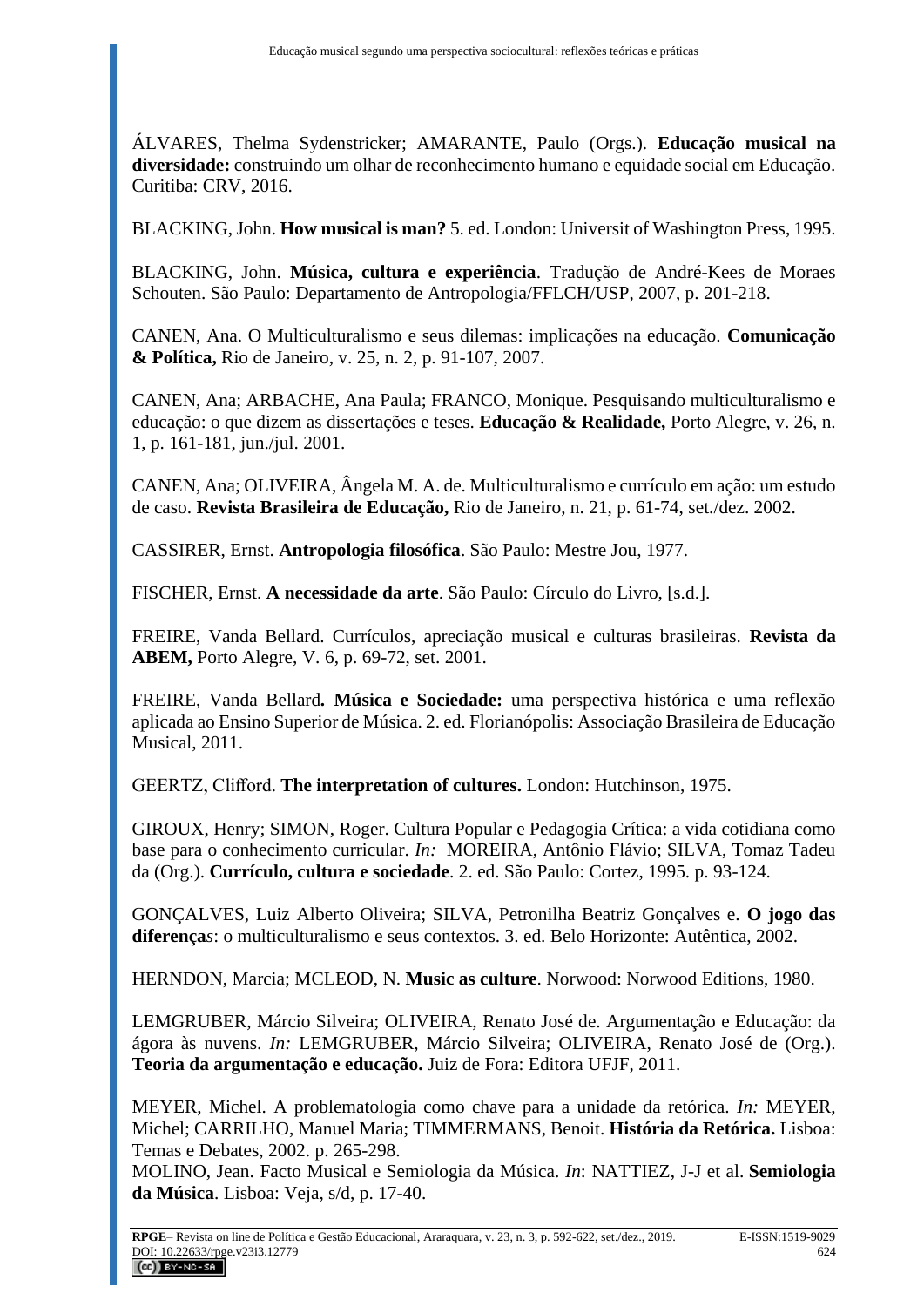MOREIRA, Herivelto; CALEFFE, Luiz Gonzaga. **Metodologia da pesquisa para o professor pesquisador.** 2. ed. Rio de Janeiro: Lamparina, 2008.

NETTL, Bruno. **The Study of ethnomusicology:** twenty-nine issues and concepts. Urbana, Illinois: University of Illinois Press, 1983.

OLIVEIRA, Renato José de (Org.). A Nova Retórica, a problematologia e a educação. *In:* LEMBRUGER, Márcio Silveira; OLIVEIRA, Renato José de (Org.). **Teoria da Argumentação e educação.** Juiz de Fora: UFJF, 2011. p. 91-106.

OLIVEIRA, Renato José de; CANEN, Ana; FRANCO, Monique. Ética, multiculturalismo e educação. **Revista Brasileira de Educação,** n. 13, p. 113-126, jan./abr., 2000.

OLIVEIRA, Renato José de; OLIVEIRA, Helen Silveira Jardim de. Retórica e argumentação: contribuições para a educação escolar. **Educar em Revista**, Curitiba, v. 34, n. 70, p. 197-212, jul./ago. 2018.

PENNA, Maura. **Música(s) e seu ensino.** 2. Ed. Porto Alegre: Sulina, 2010.

PERELMAN, Chaïm. **Retóricas**. 2. ed. São Paulo: Martins Fontes, 2004.

PERELMAN, Chaïm; OLBRECHTS-TYTECA, Lucie. **Tratado da argumentação:** a nova retórica. 6. ed. São Paulo: Martins Fontes, 2005.

QUEIROZ, Luis Ricardo Silva. Educação musical e etnomusicologia: uma reflexão sobre as contribuições do estudo etnomusicológico para a área de educação musical. *In:* Congresso da Associação Nacional de Pesquisa e Pós-Graduação em Música, 14., 2003, Porto Alegre. **Anais [...]** Porto Alegre: ANPPOM, p. 772-779, 2003. [1 CD-ROM].

QUEIROZ, Luis Ricardo Silva. Educação musical e cultura: singularidade e pluralidade cultural no ensino e aprendizagem da música. **Revista da ABEM**, Porto Alegre, V. 10, p. 99- 107, mar. 2004.

QUEIROZ, Luis Ricardo Silva. A música como fenômeno sociocultural. *In:* MARINHO, Vanildo Mousinho; QUEIROZ, Luis Ricardo Silva (Org.). **Contexturas:** o ensino das artes em diferentes espaços. João Pessoa: Editora Universitária/UFPB, 2005.

READ, Herbert. **As origens da forma na arte.** Rio de Janeiro: Zahar, 1981.

READ, Herbert. **A educação pela arte.** São Paulo: Martins Fontes, 1982.

SANTOS, Regina Marcia Simão (Org.); DIDIER, Adriana Rodrigues; VIEIRA, Eliane Maria; ALFONZO, Neila Ruiz. **Música, cultura e educação:** os múltiplos espaços de educação musical. Porto Alegre: Sulina, 2011.

SEEGER, Anthony. **Os índios e nós:** estudos sobre sociedades tribais brasileiras. Rio de Janeiro: Campus, 1980.

SEKEFF, Maria de Lourdes*.* **Da música***:* seus usos e recursos. 2.ed. São Paulo: UNESP, 2007.